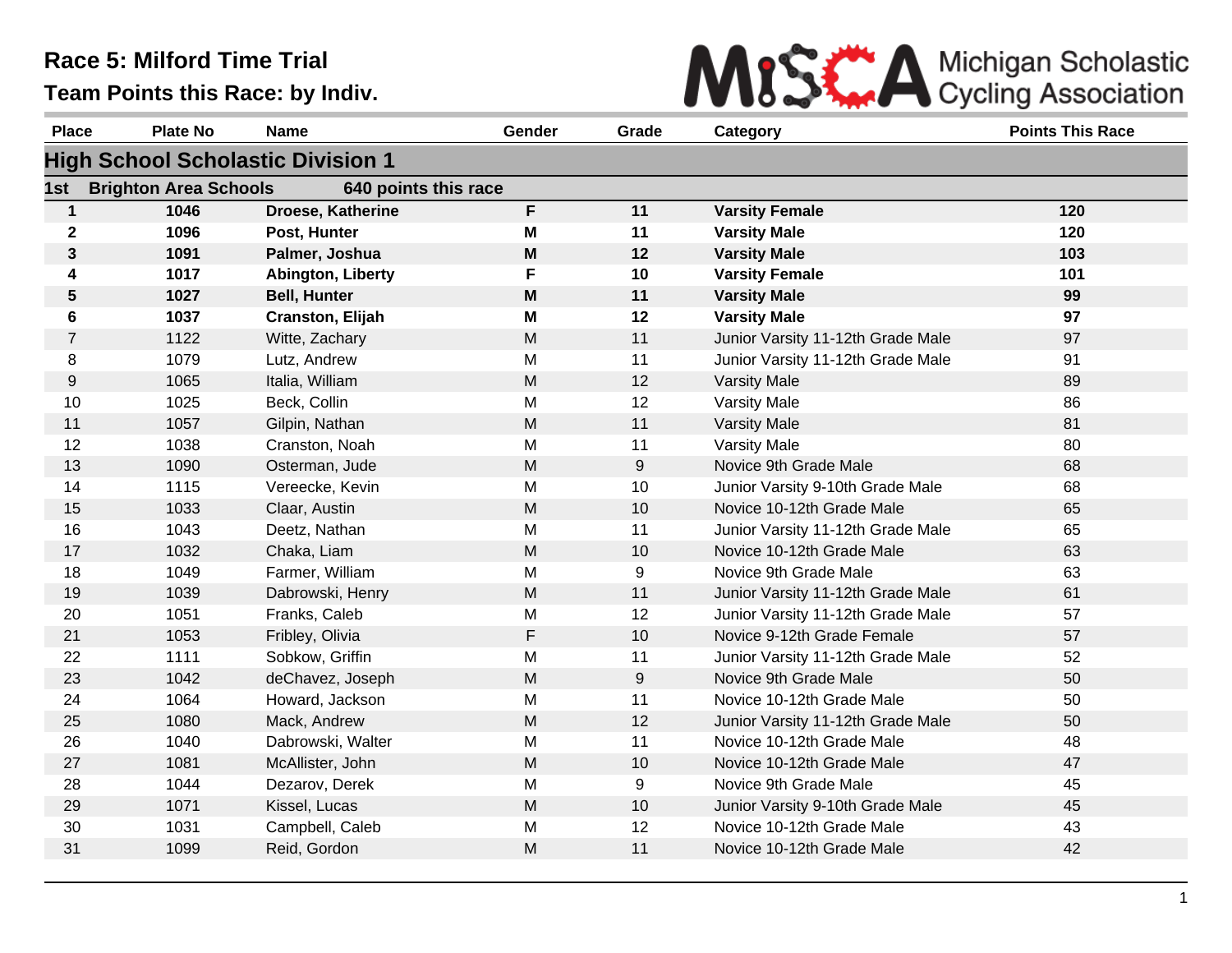

| <b>Place</b>    | <b>Plate No</b>            | <b>Name</b>          | Gender    | Grade | Category                          | <b>Points This Race</b> |
|-----------------|----------------------------|----------------------|-----------|-------|-----------------------------------|-------------------------|
| 32              | 1113                       | Tarnacki, Joseph     | M         | 9     | Novice 9th Grade Male             | 42                      |
| 33              | 1047                       | Esser, Nathan        | M         | 9     | Novice 9th Grade Male             | 41                      |
| 34              | 1019                       | Adams, Holden        | M         | 10    | Novice 10-12th Grade Male         | 40                      |
| 35              | 1048                       | Evans, James         | M         | 11    | Novice 10-12th Grade Male         | $\mathbf{1}$            |
| 36              | 1056                       | Giles, Brendan       | M         | 10    | <b>Varsity Male</b>               | 1                       |
| 37              | 1088                       | Nabozny, Landen      | M         | 10    | Novice 10-12th Grade Male         | $\mathbf{1}$            |
| 2nd             | <b>Huron Valley United</b> | 592 points this race |           |       |                                   |                         |
| 1               | 1159                       | Bojanowski, Alex     | M         | 11    | <b>Varsity Male</b>               | 111                     |
| $\mathbf 2$     | 1172                       | Caldwell, Nya        | F         | 9     | <b>Junior Varsity Female</b>      | 100                     |
| 3               | 1319                       | Woolhiser, Makayla   | F         | 12    | <b>Varsity Female</b>             | 99                      |
| 4               | 1315                       | Wittman, Cate        | F         | 10    | <b>Junior Varsity Female</b>      | 97                      |
| $5\phantom{.0}$ | 1318                       | Woolhiser, Bella     | F         | 10    | <b>Junior Varsity Female</b>      | 94                      |
| $\bf 6$         | 1155                       | <b>Blaz, Spencer</b> | M         | 11    | <b>Varsity Male</b>               | 91                      |
| $\overline{7}$  | 1264                       | Osterhart, Laura     | F         | 11    | Junior Varsity Female             | 91                      |
| 8               | 1271                       | Porter, Louis        | M         | 9     | Junior Varsity 9-10th Grade Male  | 91                      |
| 9               | 1223                       | Kennedy, Kerrigan    | F         | 9     | Junior Varsity Female             | 85                      |
| 10              | 1296                       | Thompson, John       | M         | 11    | Junior Varsity 11-12th Grade Male | 85                      |
| 11              | 1249                       | McCormick, Aidan     | M         | 9     | Junior Varsity 9-10th Grade Male  | 83                      |
| 12              | 1260                       | Nunneley, David      | M         | 11    | Novice 10-12th Grade Male         | 80                      |
| 13              | 1280                       | Sanchez, Noah        | M         | 9     | Novice 9th Grade Male             | 80                      |
| 14              | 1272                       | Rambo, Josh          | M         | 9     | Junior Varsity 9-10th Grade Male  | 79                      |
| 15              | 1316                       | Wolcott, Garrett     | M         | 11    | Junior Varsity 11-12th Grade Male | 79                      |
| 16              | 1226                       | Kettenbeil, lan      | ${\sf M}$ | 12    | <b>Varsity Male</b>               | 78                      |
| 17              | 1231                       | Kowalski, Carson     | M         | 9     | Junior Varsity 9-10th Grade Male  | 77                      |
| 18              | 1307                       | Warner, Ava          | F         | 10    | Novice 9-12th Grade Female        | 77                      |
| 19              | 1312                       | Wilson, Evan         | M         | 11    | Junior Varsity 11-12th Grade Male | 77                      |
| 20              | 1179                       | Carnaghi, Savannah   | F         | 9     | Novice 9-12th Grade Female        | 74                      |
| 21              | 1191                       | Culver, Evan         | M         | 10    | Junior Varsity 9-10th Grade Male  | 70                      |
| 22              | 1204                       | Haskell, Daniel      | M         | 12    | Novice 10-12th Grade Male         | 68                      |
| 23              | 1175                       | Carlsen, Nolan       | M         | 12    | Junior Varsity 11-12th Grade Male | 67                      |
| 24              | 1269                       | Park, Thomas         | M         | 9     | Junior Varsity 9-10th Grade Male  | 65                      |
| 25              | 1278                       | Russell, Kennedy     | F         | 11    | Novice 9-12th Grade Female        | 65                      |
| 26              | 1238                       | Lisabeth, Leo        | M         | 9     | Novice 9th Grade Male             | 61                      |
| 27              | 1176                       | Carlsen, Sawyer      | M         | 9     | Junior Varsity 9-10th Grade Male  | 55                      |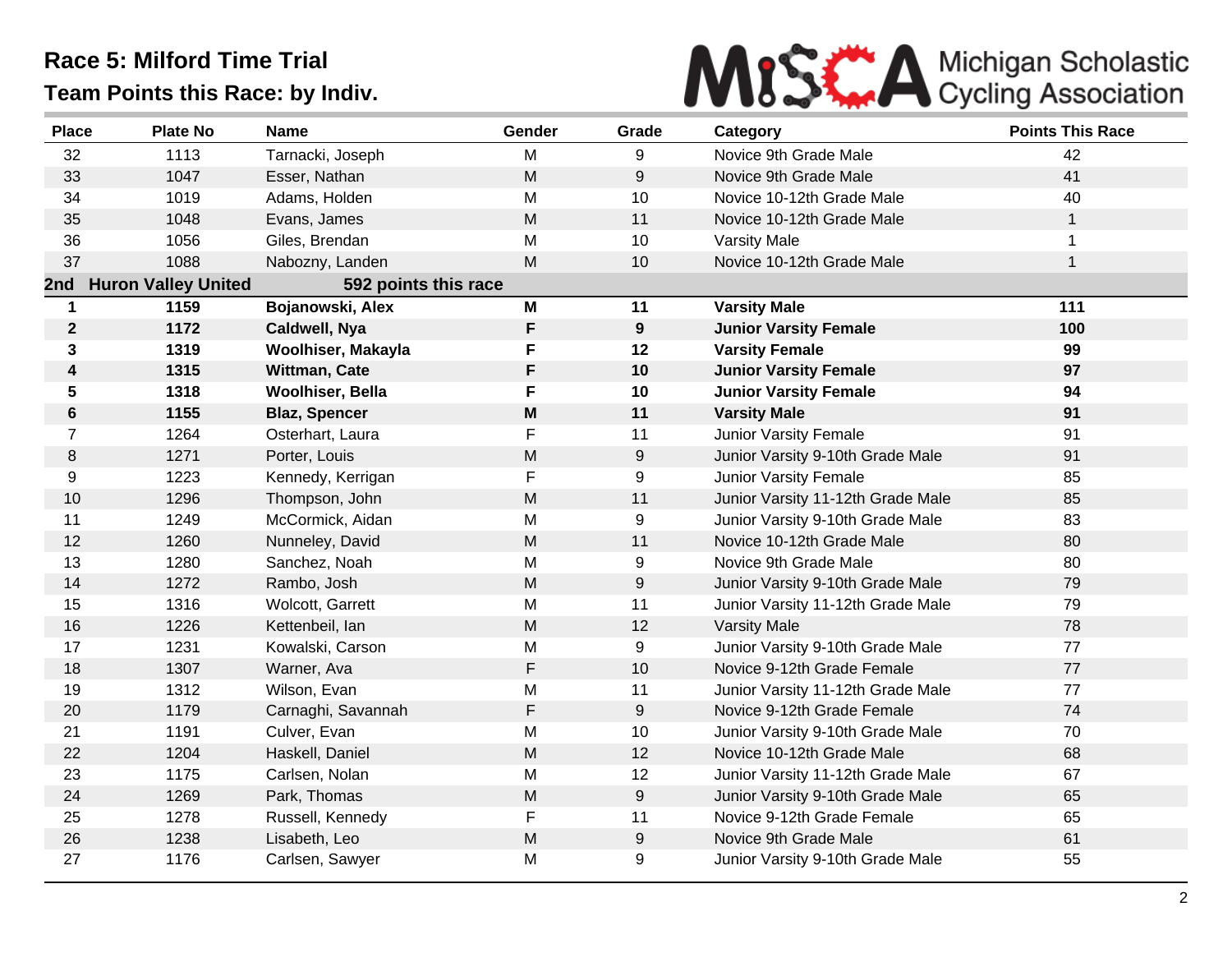

| <b>Place</b>   | <b>Plate No</b>           | <b>Name</b>          | <b>Gender</b> | Grade | Category                                | <b>Points This Race</b> |
|----------------|---------------------------|----------------------|---------------|-------|-----------------------------------------|-------------------------|
| 28             | 1247                      | Mathie, Josh         | M             | 10    | Novice 10-12th Grade Male               | 53                      |
| 29             | 1240                      | Luttenbacher, Evan   | M             | 9     | Novice 9th Grade Male                   | 43                      |
| 30             | 1181                      | Chambers, Tyler      | M             | 9     | Novice 9th Grade Male                   | 39                      |
| 3rd            | <b>Lake Orion Schools</b> | 528 points this race |               |       |                                         |                         |
|                | 1446                      | Meyer, Jonathan      | M             | 11    | <b>Varsity Male</b>                     | 117                     |
| $\mathbf{2}$   | 1445                      | Meyer, James         | M             | 9     | Junior Varsity 9-10th Grade Male        | 100                     |
| 3              | 1428                      | Kozlowski, Jack      | M             | 11    | <b>Varsity Male</b>                     | 83                      |
| 4              | 1424                      | Jones, Sydnie        | F             | 9     | <b>Junior Varsity Female</b>            | 77                      |
| 5              | 1441                      | Lynch, Sean          | M             | 12    | <b>Varsity Male</b>                     | 76                      |
| 6              | 1476                      | Tait, Grady          | M             | 10    | <b>Junior Varsity 9-10th Grade Male</b> | 75                      |
| $\overline{ }$ | 1393                      | Blackman, Joshua     | M             | 10    | Novice 10-12th Grade Male               | 71                      |
| 8              | 1467                      | Ruggirello, Izabella | F             | 9     | Novice 9-12th Grade Female              | 68                      |
| 9              | 1421                      | Houston, Tyler       | Μ             | 9     | Novice 9th Grade Male                   | 65                      |
| 10             | 1454                      | Murray, Lauren       | F             | 9     | Novice 9-12th Grade Female              | 61                      |
| 11             | 1455                      | Murray, Ryan         | M             | 11    | Junior Varsity 11-12th Grade Male       | 60                      |
| 12             | 1416                      | Gross, Devon         | M             | 9     | Novice 9th Grade Male                   | 59                      |
| 13             | 1481                      | Wolski, Daniel       | M             | 10    | Junior Varsity 9-10th Grade Male        | 52                      |
| 14             | 1384                      | Abbott, Jacob        | M             | 11    | Junior Varsity 11-12th Grade Male       | 51                      |
| 15             | 1479                      | Watts, Matthew       | M             | 12    | Junior Varsity 11-12th Grade Male       | 47                      |
| 16             | 1400                      | Dhruvan, Orin        | М             | 9     | Novice 9th Grade Male                   | 46                      |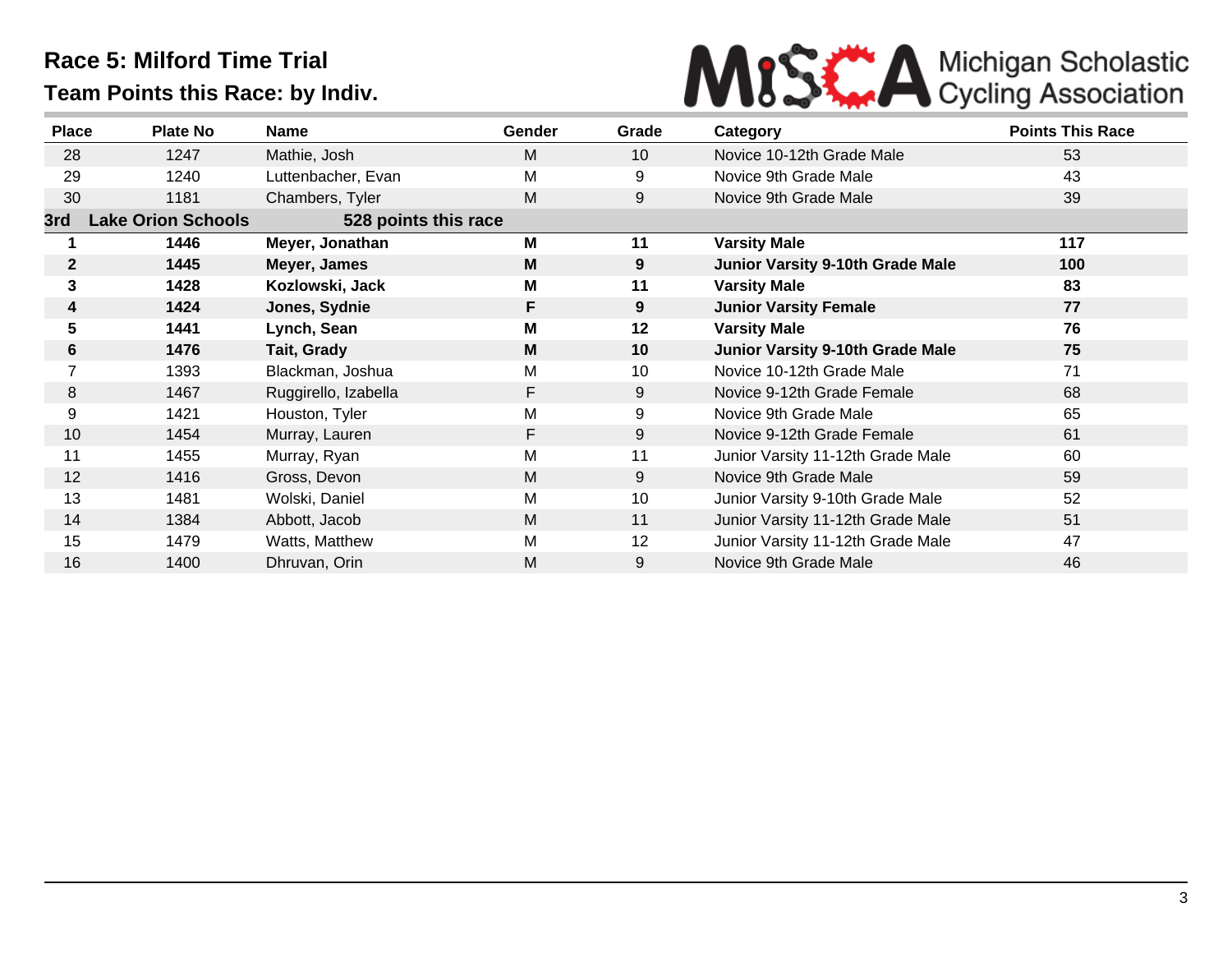

| <b>Place</b>    | <b>Plate No</b>                          | Name                      | <b>Gender</b> | Grade   | Category                                | <b>Points This Race</b> |
|-----------------|------------------------------------------|---------------------------|---------------|---------|-----------------------------------------|-------------------------|
|                 | <b>High School Scholastic Division 2</b> |                           |               |         |                                         |                         |
| 1st.            | <b>Northville High School</b>            | 325 points this race      |               |         |                                         |                         |
|                 | 1572                                     | <b>Heirtzler, Matthew</b> | М             | 11      | <b>Varsity Male</b>                     | 108                     |
| $\mathbf{2}$    | 1574                                     | Hentnik, Michael          | M             | 11      | Novice 10-12th Grade Male               | 74                      |
| 3               | 1576                                     | Holm, Brody               | М             | 9       | <b>Novice 9th Grade Male</b>            | 74                      |
| $\overline{4}$  | 1575                                     | Herger, Michael           | M             | 11      | Junior Varsity 11-12th Grade Male       | 71                      |
| 5               | 1578                                     | Matsumoto, Naoki          | М             | 9       | Novice 9th Grade Male                   | 71                      |
| 6               | 1571                                     | Grabowski, Alexandra      | F             | 12      | <b>Junior Varsity Female</b>            | 69                      |
| 7               | 1581                                     | Reineke, Jackson          | Μ             | 11      | Novice 10-12th Grade Male               | 57                      |
| 8               | 1584                                     | Van Tiem, Luke            | М             | 11      | Junior Varsity 11-12th Grade Male       | 55                      |
| 9               | 1569                                     | Borashko, Daniel          | Μ             | 10      | Novice 10-12th Grade Male               | 51                      |
| 10 <sup>°</sup> | 1570                                     | Denby, Colin              | М             | 9       | Novice 9th Grade Male                   | 51                      |
| 11              | 5013                                     | McClure, Matthew          | Μ             | 9       | Novice 9th Grade Male                   | 48                      |
| 12              | 1577                                     | Ketvirtis, Matthew        | M             | 11      | Novice 10-12th Grade Male               | 41                      |
| 2nd             | <b>Detroit Country Day</b>               | 182 points this race      |               |         |                                         |                         |
|                 | 1137                                     | Henderson, Tulia          | F.            | $12 \,$ | <b>Junior Varsity Female</b>            | 83                      |
| $\mathbf{2}$    | 5025                                     | Kalczynski, Max           | M             | 9       | <b>Junior Varsity 9-10th Grade Male</b> | 50                      |
| 3               | 1134                                     | Alshab, Brandon           | Μ             | $12 \,$ | Junior Varsity 11-12th Grade            | 48                      |
| 4               | 1138                                     | <b>Muskovin, Marik</b>    | M             | 10      | Novice 10-12th Grade Male               |                         |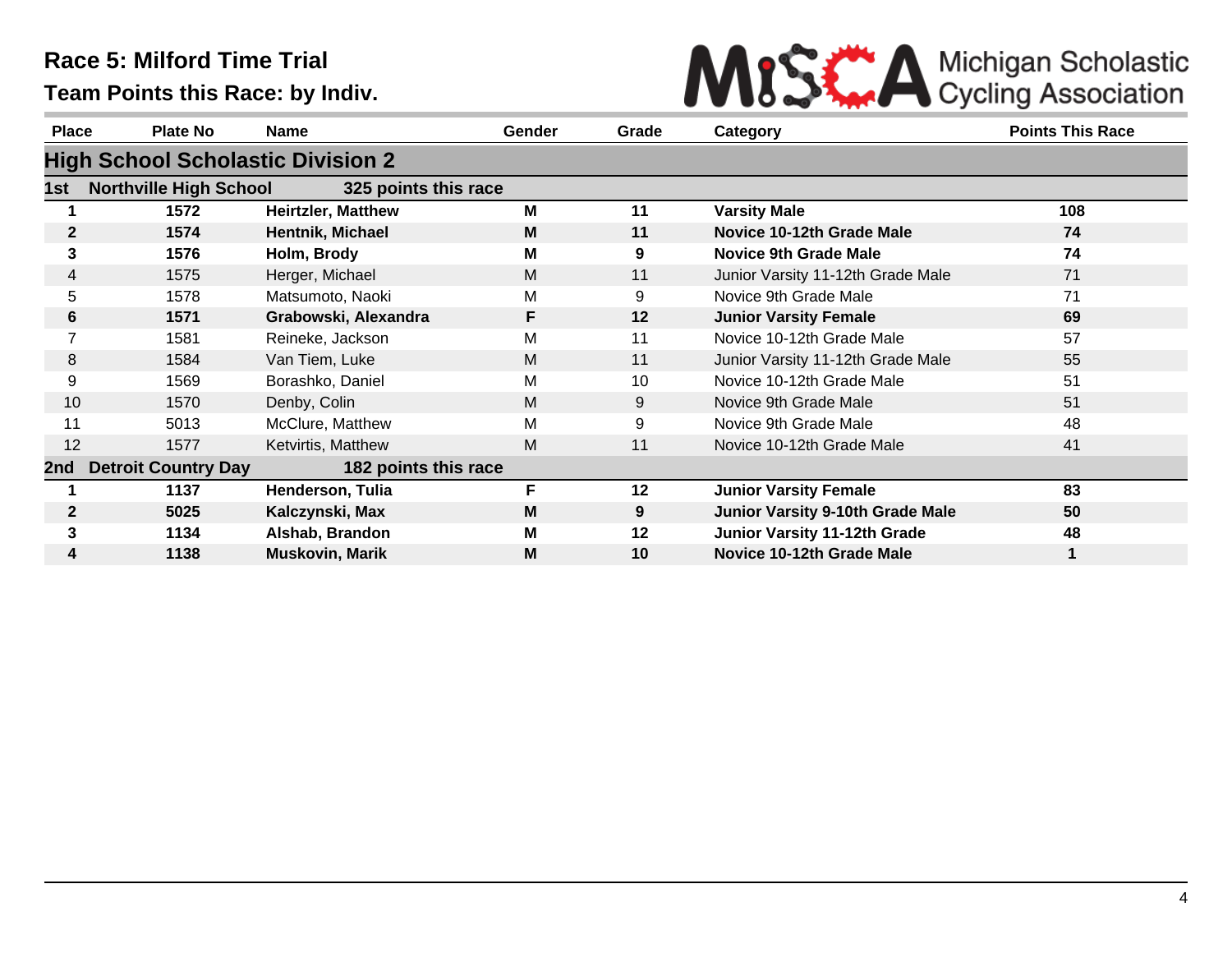

| <b>Place</b>   | <b>Plate No</b>              | <b>Name</b>              | Gender                                                                                | Grade | Category                          | <b>Points This Race</b> |
|----------------|------------------------------|--------------------------|---------------------------------------------------------------------------------------|-------|-----------------------------------|-------------------------|
|                | <b>High School Composite</b> |                          |                                                                                       |       |                                   |                         |
| 1st            | <b>West Michigan Coyotes</b> | 444 points this race     |                                                                                       |       |                                   |                         |
| 1              | 1890                         | Miller, Anabel           | F                                                                                     | 11    | <b>Varsity Female</b>             | 114                     |
| $\mathbf 2$    | 1932                         | Zuelke, Luke             | M                                                                                     | 12    | <b>Varsity Male</b>               | 114                     |
| 3              | 1930                         | <b>Whitmer, Madine</b>   | F                                                                                     | 11    | <b>Varsity Female</b>             | 111                     |
| 4              | 1893                         | Natter, Bryce            | M                                                                                     | 12    | <b>Varsity Male</b>               | 105                     |
| 5              | 1856                         | Forrester, Addison       | F                                                                                     | 12    | <b>Varsity Female</b>             | 103                     |
| 6              | 1825                         | Boer, Gerrit             | M                                                                                     | 10    | Junior Varsity 9-10th Grade Male  | 94                      |
| $\overline{7}$ | 1827                         | Boon, Jacob              | M                                                                                     | 12    | Varsity Male                      | 88                      |
| 8              | 1899                         | Ondersma, Silas          | ${\sf M}$                                                                             | 11    | <b>Varsity Male</b>               | 87                      |
| 9              | 1865                         | Hoffman, Eric            | M                                                                                     | 12    | Varsity Male                      | 84                      |
| 10             | 5007                         | Spearman, Bodelle        | F                                                                                     | 12    | Junior Varsity Female             | 81                      |
| 11             | 1894                         | Natter, Camille          | F                                                                                     | 9     | Novice 9-12th Grade Female        | 80                      |
| 12             | 1859                         | Frehr, Haydon            | M                                                                                     | 10    | Junior Varsity 9-10th Grade Male  | 73                      |
| 13             | 1863                         | Greene, Ezra             | M                                                                                     | 11    | Junior Varsity 11-12th Grade Male | 68                      |
| 14             | 1912                         | Tesch, Owen              | M                                                                                     | 10    | Junior Varsity 9-10th Grade Male  | 67                      |
| 15             | 1891                         | Minnerick, Levi          | M                                                                                     | 9     | Junior Varsity 9-10th Grade Male  | 58                      |
| 16             | 1877                         | Loewen, Florenc          | ${\sf M}$                                                                             | 12    | Junior Varsity 11-12th Grade Male | 56                      |
| 17             | 1824                         | Blocker, Jeremy          | M                                                                                     | 10    | Junior Varsity 9-10th Grade Male  | 53                      |
| 18             | 1866                         | Hoogeveen, Bridger       | M                                                                                     | 9     | Junior Varsity 9-10th Grade Male  | 49                      |
| 19             | 1897                         | Odroski, Owen            | M                                                                                     | 10    | Junior Varsity 9-10th Grade Male  | 46                      |
| 20             | 1889                         | Mears, Henry             | M                                                                                     | 9     | Novice 9th Grade Male             | 40                      |
| 21             | 1916                         | Tuohy, Desiree           | F                                                                                     | 12    | Novice 9-12th Grade Female        | $\mathbf 1$             |
| 2nd            | <b>Rochester HS (United)</b> | 354 points this race     |                                                                                       |       |                                   |                         |
| $\mathbf 1$    | 1751                         | Dagg, Paul               | $\boldsymbol{\mathsf{M}}$                                                             | 11    | Junior Varsity 11-12th Grade      | 100                     |
| $\mathbf{2}$   | 1778                         | Navetta, Nick            | M                                                                                     | 11    | Junior Varsity 11-12th Grade      | 94                      |
| 3              | 1743                         | <b>Brownsworth, Cody</b> | $\mathsf{M}% _{T}=\mathsf{M}_{T}\!\left( a,b\right) ,\ \mathsf{M}_{T}=\mathsf{M}_{T}$ | 11    | <b>Varsity Male</b>               | 85                      |
| 4              | 1745                         | Cerget, Anthony          | M                                                                                     | 11    | Junior Varsity 11-12th Grade Male | 83                      |
| 5              | 1800                         | Tapert, Bryce            | M                                                                                     | 12    | Junior Varsity 11-12th Grade Male | 81                      |
| 6              | 1758                         | Fronek, Ava              | F                                                                                     | 11    | <b>Junior Varsity Female</b>      | 75                      |
| $\overline{7}$ | 1759                         | Gaudreau, Rachel         | F                                                                                     | 11    | <b>Junior Varsity Female</b>      | 73                      |
| 8              | 1799                         | Tapert, Bayden           | M                                                                                     | 11    | Junior Varsity 11-12th Grade Male | 73                      |
| 9              | 1756                         | Feldkamp, Rowan          | F                                                                                     | 10    | <b>Junior Varsity Female</b>      | 70                      |
|                |                              |                          |                                                                                       |       |                                   |                         |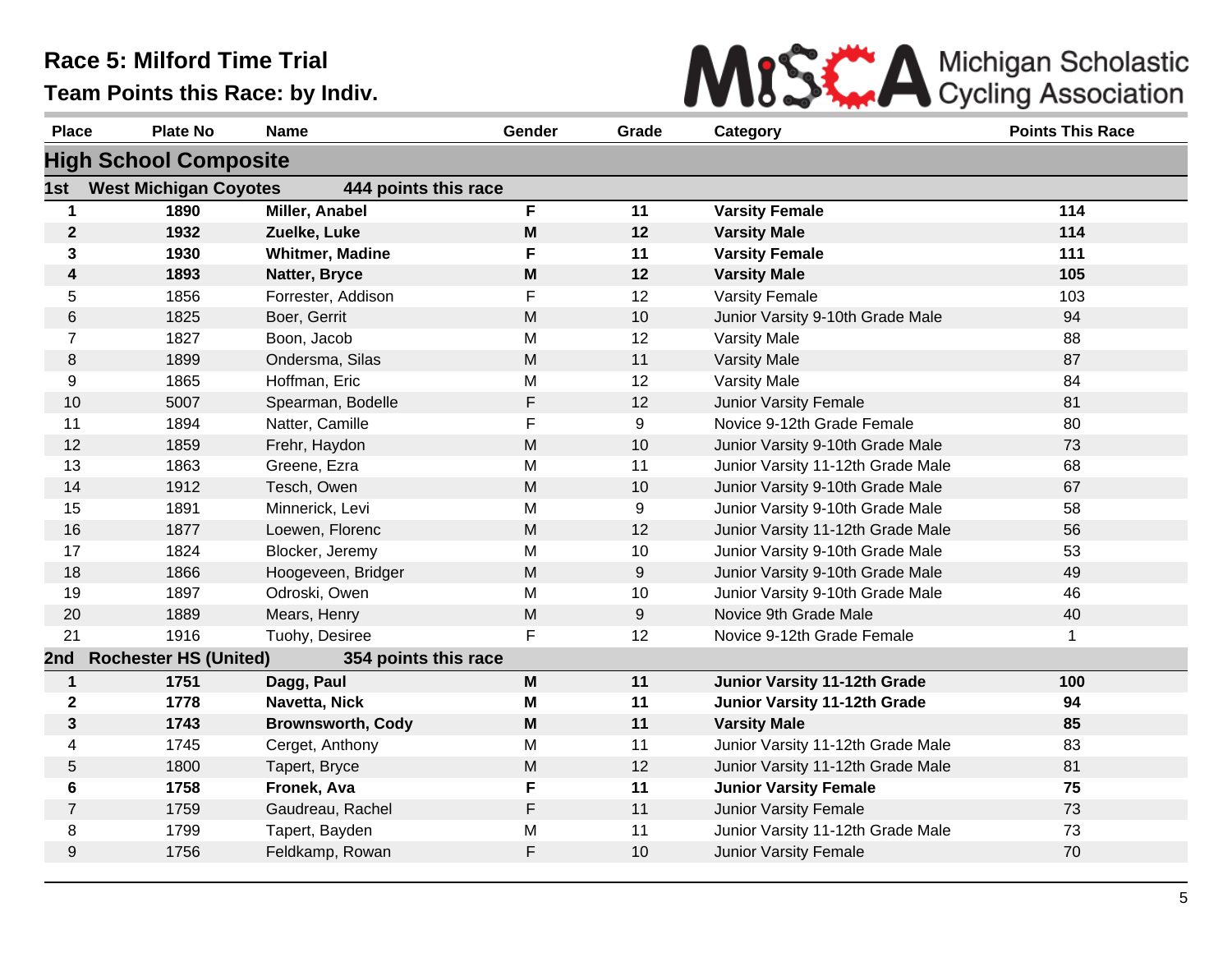

| <b>Place</b>   | <b>Plate No</b>                | <b>Name</b>                | <b>Gender</b> | Grade | Category                          | <b>Points This Race</b> |
|----------------|--------------------------------|----------------------------|---------------|-------|-----------------------------------|-------------------------|
| 10             | 1781                           | Patyi, Ryan                | M             | 12    | Junior Varsity 11-12th Grade Male | 69                      |
| 11             | 1802                           | Weir, Harrison             | M             | 11    | Junior Varsity 11-12th Grade Male | 64                      |
| 12             | 1772                           | Li, Rongbang               | M             | 12    | Junior Varsity 11-12th Grade Male | 59                      |
| 13             | 1777                           | Mile, Colin                | M             | 12    | Junior Varsity 11-12th Grade Male | 58                      |
| 14             | 1773                           | Luna, Diego                | M             | 9     | Novice 9th Grade Male             | 53                      |
| 15             | 1761                           | Grindem, Stuart            | M             | 9     | Junior Varsity 9-10th Grade Male  | 51                      |
| 16             | 1770                           | Klippi, Ethan              | M             | 9     | Junior Varsity 9-10th Grade Male  | 48                      |
| 17             | 1763                           | Hemingway, George          | M             | 10    | Junior Varsity 9-10th Grade Male  | 47                      |
| 18             | 1766                           | Ignaczak, Thomas           | M             | 10    | Novice 10-12th Grade Male         | 45                      |
| 19             | 1741                           | Bloom, Conner              | M             | 9     | Novice 9th Grade Male             | 44                      |
| 20             | 1792                           | Schell, Quinten            | M             | 10    | Novice 10-12th Grade Male         | 39                      |
| 3rd            | <b>Orange Krush</b>            | 321 points this race       |               |       |                                   |                         |
| $\mathbf{1}$   | 1594                           | DeFauw, Elizabeth          | F.            | 11    | <b>Varsity Female</b>             | 108                     |
| $\mathbf 2$    | 1588                           | <b>Bretzlaff, Joel</b>     | M             | 10    | Junior Varsity 9-10th Grade Male  | 97                      |
| 3              | 1607                           | <b>McKee, Matthew</b>      | M             | 10    | Novice 10-12th Grade Male         | 59                      |
| 4              | 1615                           | Wagner, Gavin              | M             | 10    | Junior Varsity 9-10th Grade Male  | 57                      |
| 5              | 1606                           | McKee, Jacob               | M             | 11    | Novice 10-12th Grade Male         | 55                      |
| 6              | 1608                           | Paik, Tyler                | M             | 9     | Novice 9th Grade Male             | 47                      |
| 4th            | <b>NE Indiana Trailblazers</b> | 292 points this race       |               |       |                                   |                         |
| $\mathbf{1}$   | 1561                           | Loshe, Wesley              | M             | 9     | Junior Varsity 9-10th Grade Male  | 81                      |
| $\mathbf 2$    | 1560                           | Joseph, Samuel             | M             | 11    | Novice 10-12th Grade Male         | 77                      |
| $\mathbf{3}$   | 1566                           | Vasquez, Kyra              | F             | 12    | <b>Junior Varsity Female</b>      | 71                      |
| 4              | 1563                           | Potsander, Selah           | F.            | 9     | <b>Novice 9-12th Grade Female</b> | 63                      |
| 5              | 1565                           | Serrani, Jude              | M             | 9     | Junior Varsity 9-10th Grade Male  | 63                      |
| 6              | 1552                           | Albrecht, Matthew          | M             | 11    | Junior Varsity 11-12th Grade Male | 62                      |
| $\overline{7}$ | 5026                           | Lemmon, Jeremiah           | M             | 10    | Junior Varsity 9-10th Grade Male  | 54                      |
| 5th.           | <b>Chelsea Youth MTB</b>       | 246 points this race       |               |       |                                   |                         |
| $\mathbf 1$    | 1129                           | Paddock, Lillian           | F             | 10    | <b>Junior Varsity Female</b>      | 79                      |
| $\mathbf{2}$   | 1127                           | <b>Krause-Bean, Curtis</b> | M             | 10    | Novice 10-12th Grade Male         | 61                      |
| 3              | 1125                           | Coffman, Finn              | M             | 9     | Junior Varsity 9-10th Grade Male  | 60                      |
| 4              | 1128                           | Martz, Ethan               | M             | 12    | <b>Novice 10-12th Grade Male</b>  | 46                      |
| 6th.           | <b>Brandon Youth MTB</b>       | 175 points this race       |               |       |                                   |                         |
| 1              | 1013                           | Royse, Bethany             | F             | 10    | <b>Junior Varsity Female</b>      | 88                      |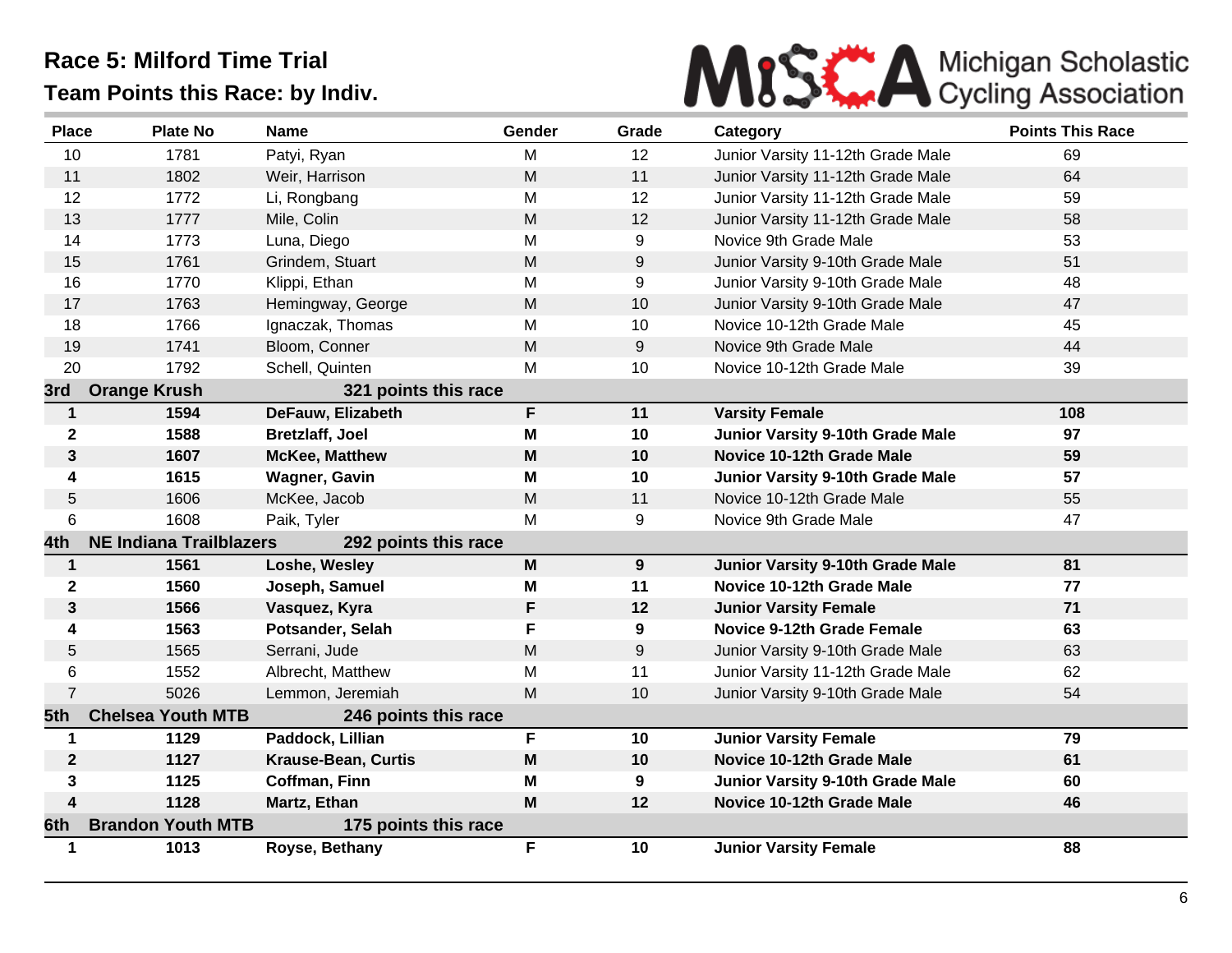

| <b>Place</b>   | <b>Plate No</b>               | <b>Name</b>         | Gender | Grade | Category                          | <b>Points This Race</b> |  |  |
|----------------|-------------------------------|---------------------|--------|-------|-----------------------------------|-------------------------|--|--|
| $\mathbf{2}$   | 1010                          | Jannette, Rider     | M      | 10    | Junior Varsity 9-10th Grade Male  | 44                      |  |  |
| 3              | 1007                          | Janette, Braeden    | M      | 10    | Junior Varsity 9-10th Grade Male  | 42                      |  |  |
| 4              | 1012                          | Patnaude, Emily     | F      | 10    | <b>Junior Varsity Female</b>      | 1                       |  |  |
|                | <b>Brighton Composite</b>     |                     |        |       |                                   |                         |  |  |
| 1              | 1063                          | Howard, Brock       | M      | 12    | Varsity Male                      | 101                     |  |  |
| $\overline{2}$ | 1110                          | Smith, Ian          | M      | 11    | <b>Varsity Male</b>               | 93                      |  |  |
| 3              | 1108                          | Showerman, Drew     | M      | 9     | Varsity Male                      | 79                      |  |  |
| 4              | 1107                          | Showerman, Benjamin | M      | 11    | <b>Varsity Male</b>               | 77                      |  |  |
| 5              | 1119                          | Voss, Sawyer        | M      | 9     | Novice 9th Grade Male             | 77                      |  |  |
| 6              | 1086                          | Money, Daniel       | M      | 11    | Junior Varsity 11-12th Grade Male | 66                      |  |  |
| $\overline{7}$ | 1112                          | St.Laurent, Reid    | M      | 12    | Junior Varsity 11-12th Grade Male | 63                      |  |  |
| 8              | 1024                          | Beach, Isaiah       | M      | 10    | Junior Varsity 9-10th Grade Male  | 62                      |  |  |
| 9              | 1118                          | Voss, Cullen        | M      | 10    | Novice 10-12th Grade Male         | 44                      |  |  |
| 10             | 1074                          | Lane, Andrew        | M      | 10    | Junior Varsity 9-10th Grade Male  | 43                      |  |  |
|                | <b>Huron Valley Composite</b> |                     |        |       |                                   |                         |  |  |
| $\mathbf{1}$   | 1310                          | Wheeler, Bryce      | M      | 11    | Varsity Male                      | 95                      |  |  |
| $\overline{2}$ | 1157                          | Blazic, Lucas       | M      | $9$   | Junior Varsity 9-10th Grade Male  | 71                      |  |  |
| 3              | 1288                          | Smith, Dylan        | M      | 11    | Junior Varsity 11-12th Grade Male | 53                      |  |  |
| 4              | 1277                          | Rossetti, Austin    | M      | 9     | Novice 9th Grade Male             | $\mathbf 1$             |  |  |
|                | Independent                   |                     |        |       |                                   |                         |  |  |
| 1              | 1349                          | Jimenez Palos, Emma | F      | 8     | Varsity Female                    | 117                     |  |  |
| $\overline{2}$ | 1371                          | Schultz, Lauren     | F      | 10    | <b>Varsity Female</b>             | 105                     |  |  |
| 3              | 1378                          | Stephenson, Drake   | M      | 12    | Junior Varsity 11-12th Grade Male | 88                      |  |  |
| 4              | 1360                          | Miller, Riley       | M      | 12    | <b>Varsity Male</b>               | 82                      |  |  |
| 5              | 1322                          | Bixby, Carter       | M      | 11    | Junior Varsity 11-12th Grade Male | 75                      |  |  |
| 6              | 1328                          | Clement, Owen       | M      | 9     | Junior Varsity 9-10th Grade Male  | 69                      |  |  |
| $\overline{7}$ | 5066                          | Kennedy, Eamon      | M      | 10    | Junior Varsity 9-10th Grade Male  | 66                      |  |  |
| 8              | 1379                          | Taylor, Blake       | M      | 9     | Novice 9th Grade Male             | 55                      |  |  |
| 9              | 1327                          | Buchwitz, Bennett   | M      | 10    | Novice 10-12th Grade Male         | 49                      |  |  |
|                | <b>Lake Orion Composite</b>   |                     |        |       |                                   |                         |  |  |
| $\mathbf 1$    | 1459                          | Parsons, Cavan      | M      | 9     | Junior Varsity 9-10th Grade Male  | 61                      |  |  |
| $\overline{2}$ | 1471                          | Shirley, Isaac      | M      | 9     | Junior Varsity 9-10th Grade Male  | 56                      |  |  |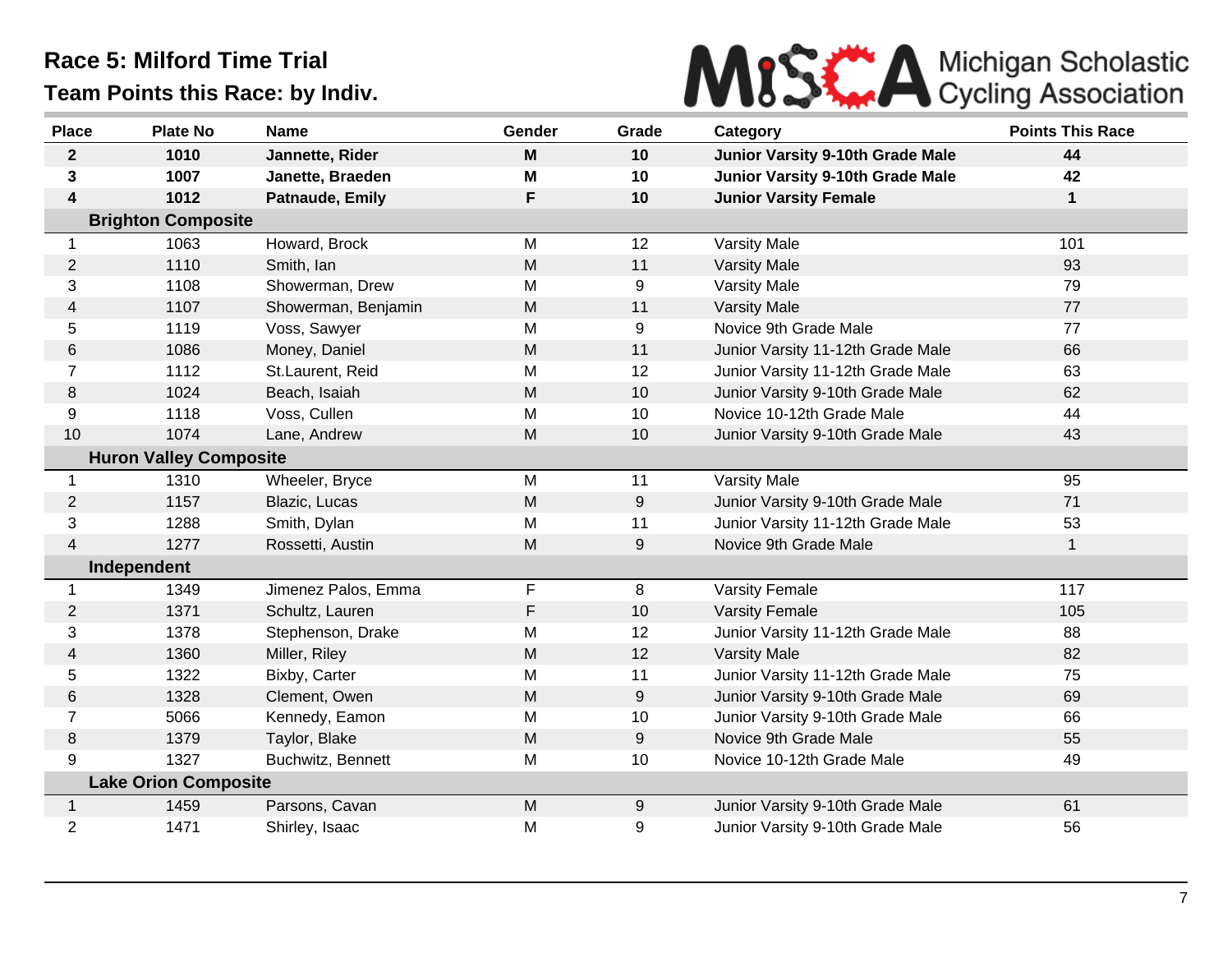

| <b>Place</b>                 | <b>Plate No</b>         | <b>Name</b>      | Gender | Grade           | Category                          | <b>Points This Race</b> |
|------------------------------|-------------------------|------------------|--------|-----------------|-----------------------------------|-------------------------|
|                              | <b>Midland MTB Crew</b> |                  |        |                 |                                   |                         |
|                              | 1546                    | Wolohan, Matthew | M      | 9               | Novice 9th Grade Male             | 57                      |
|                              | 1521                    | Parker, Ethan    | M      | 12              | Junior Varsity 11-12th Grade Male | 54                      |
| 3                            | 1500                    | Davis II, Thomas | M      | 12              | Junior Varsity 11-12th Grade Male | 49                      |
| <b>Norte</b>                 |                         |                  |        |                 |                                   |                         |
|                              | 1551                    | Ellis, Grady     | M      | 8               | Junior Varsity 9-10th Grade Male  | 88                      |
| <b>Rochester Area (RARA)</b> |                         |                  |        |                 |                                   |                         |
|                              | 1734                    | Weaver, Abigail  | F.     | 9               | Novice 9-12th Grade Female        | 71                      |
| $\overline{2}$               | 1672                    | Longo, Sofia     | F      | 9               | Novice 9-12th Grade Female        | 59                      |
|                              | <b>Team Green</b>       |                  |        |                 |                                   |                         |
|                              | 1815                    | Schmid, Collin   | M      | 12              | Junior Varsity 11-12th Grade Male | 70                      |
|                              | <b>Wheels In Motion</b> |                  |        |                 |                                   |                         |
|                              | 1990                    | Perkey, Cullen   | M      | 12              | <b>Varsity Male</b>               | 90                      |
| $\overline{2}$               | 1984                    | Mazak, Aidan     | M      | 10              | Junior Varsity 9-10th Grade Male  | 85                      |
| 3                            | 1977                    | Landis, Gabriel  | М      | 10              | Junior Varsity 9-10th Grade Male  | 64                      |
| 4                            | 1938                    | Bertcher, Samuel | M      | 10 <sup>°</sup> | Junior Varsity 9-10th Grade Male  | 59                      |
| 5                            | 1933                    | Anderson, Frank  | М      | 9               | Novice 9th Grade Male             | 49                      |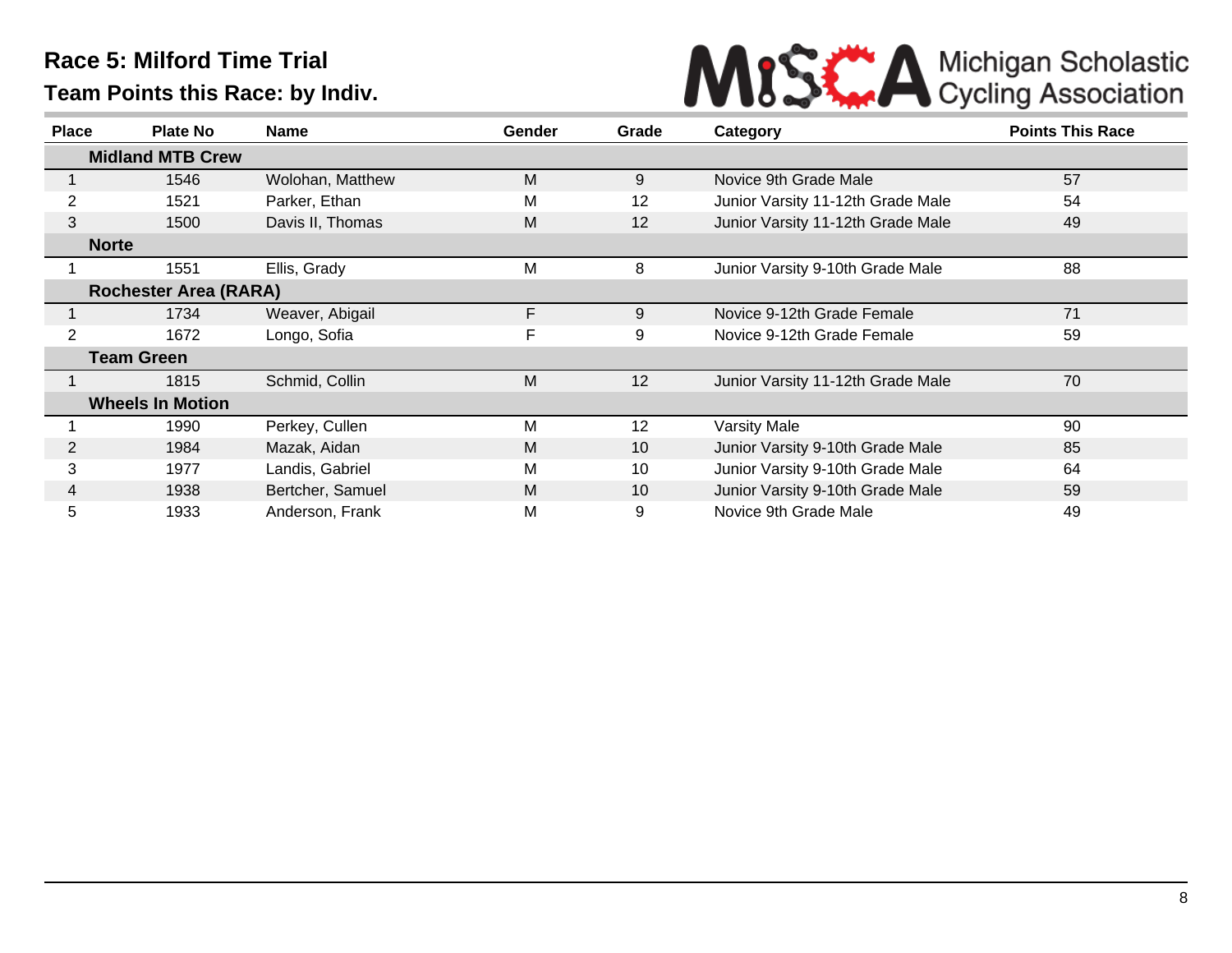

| <b>Place</b>   | <b>Plate No</b>                | <b>Name</b>               | Gender | Grade          | Category                             | <b>Points This Race</b> |
|----------------|--------------------------------|---------------------------|--------|----------------|--------------------------------------|-------------------------|
|                | <b>Middle School Composite</b> |                           |        |                |                                      |                         |
| 1st            | <b>Huron Valley United</b>     | 310 points this race      |        |                |                                      |                         |
| $\mathbf 1$    | 1200                           | Garris, Elijah            | M      | 8              | <b>Advanced Middle School Male</b>   | 85                      |
| $\mathbf 2$    | 1276                           | Rosinski, Charlotte       | F      | 8              | <b>Advanced Middle School Female</b> | 85                      |
| 3              | 1166                           | <b>Brzuchanski, Emery</b> | M      | 8              | <b>Advanced Middle School Male</b>   | 70                      |
| 4              | 1190                           | <b>Crane, Parker</b>      | M      | 7              | <b>Novice 7th Grade Male</b>         | 70                      |
| 5              | 1232                           | Kowalski, Dalia           | F      | 6              | Advanced Middle School Female        | 68                      |
| 6              | 1299                           | Tobiczyk, Oswald          | M      | $\overline{7}$ | Advanced Middle School Male          | 68                      |
| $\overline{7}$ | 1183                           | Christensen, Soren        | M      | $\overline{7}$ | Novice 7th Grade Male                | 64                      |
| 8              | 1295                           | Thielen, Nicholas         | M      | 6              | Novice 6th Grade Male                | 64                      |
| 9              | 1306                           | Vogel, Taylor             | F      | $\overline{7}$ | Novice 6-8th Grade Female            | 64                      |
| 10             | 1311                           | Wilson, Brady             | M      | 8              | Novice 8th Grade Male                | 61                      |
| 11             | 1203                           | Hartman, Mallory          | F      | 6              | Novice 6-8th Grade Female            | 55                      |
| 12             | 1259                           | Murphy, Trevor            | M      | $\overline{7}$ | Advanced Middle School Male          | 55                      |
| 13             | 1317                           | Wolcott, Nolan            | M      | $6\phantom{1}$ | Novice 6th Grade Male                | 55                      |
| 14             | 1297                           | Tidbury, Grayson          | M      | $\overline{7}$ | Advanced Middle School Male          | 51                      |
| 15             | 1169                           | Burke, Emma               | F      | 8              | Novice 6-8th Grade Female            | 49                      |
| 16             | 1194                           | Donohue, Griffin          | M      | $\overline{7}$ | Novice 7th Grade Male                | 43                      |
| 17             | 1243                           | Lutz, Ashlyn              | F      | $6\phantom{1}$ | Novice 6-8th Grade Female            | 43                      |
| 18             | 1161                           | Boyd, Aiden               | M      | 8              | Novice 8th Grade Male                | 40                      |
| 19             | 1171                           | Caldwell, Marin           | F      | 6              | Novice 6-8th Grade Female            | 40                      |
| 20             | 1177                           | Carnaghi, Athena          | F      | 6              | Novice 6-8th Grade Female            | 38                      |
| 21             | 1215                           | Jackson, Calvin           | M      | 8              | Novice 8th Grade Male                | 38                      |
| 22             | 1242                           | Luttenbacher, Olivia      | F      | 6              | Novice 6-8th Grade Female            | 35                      |
| 23             | 1173                           | Campbell, Ayla            | F      | 8              | Novice 6-8th Grade Female            | 34                      |
| 24             | 1255                           | Miller, Chase             | M      | $\overline{7}$ | Novice 7th Grade Male                | 34                      |
| 25             | 1149                           | Adams, Wynn               | F      | 6              | Novice 6-8th Grade Female            | 31                      |
| 26             | 1205                           | Haupt, Jonah              | M      | $\overline{7}$ | Novice 7th Grade Male                | 28                      |
| 27             | 1291                           | Stewart, Lucas            | M      | $\overline{7}$ | Novice 7th Grade Male                | 27                      |
| 28             | 1153                           | Biskner, Andrew           | M      | 8              | Novice 8th Grade Male                | 21                      |
| 29             | 1163                           | Boyd, Brock               | M      | 6              | Novice 6th Grade Male                | $\mathbf{1}$            |
| 30             | 1195                           | Donohue, Ryan             | F      | 6              | Novice 6-8th Grade Female            | $\mathbf 1$             |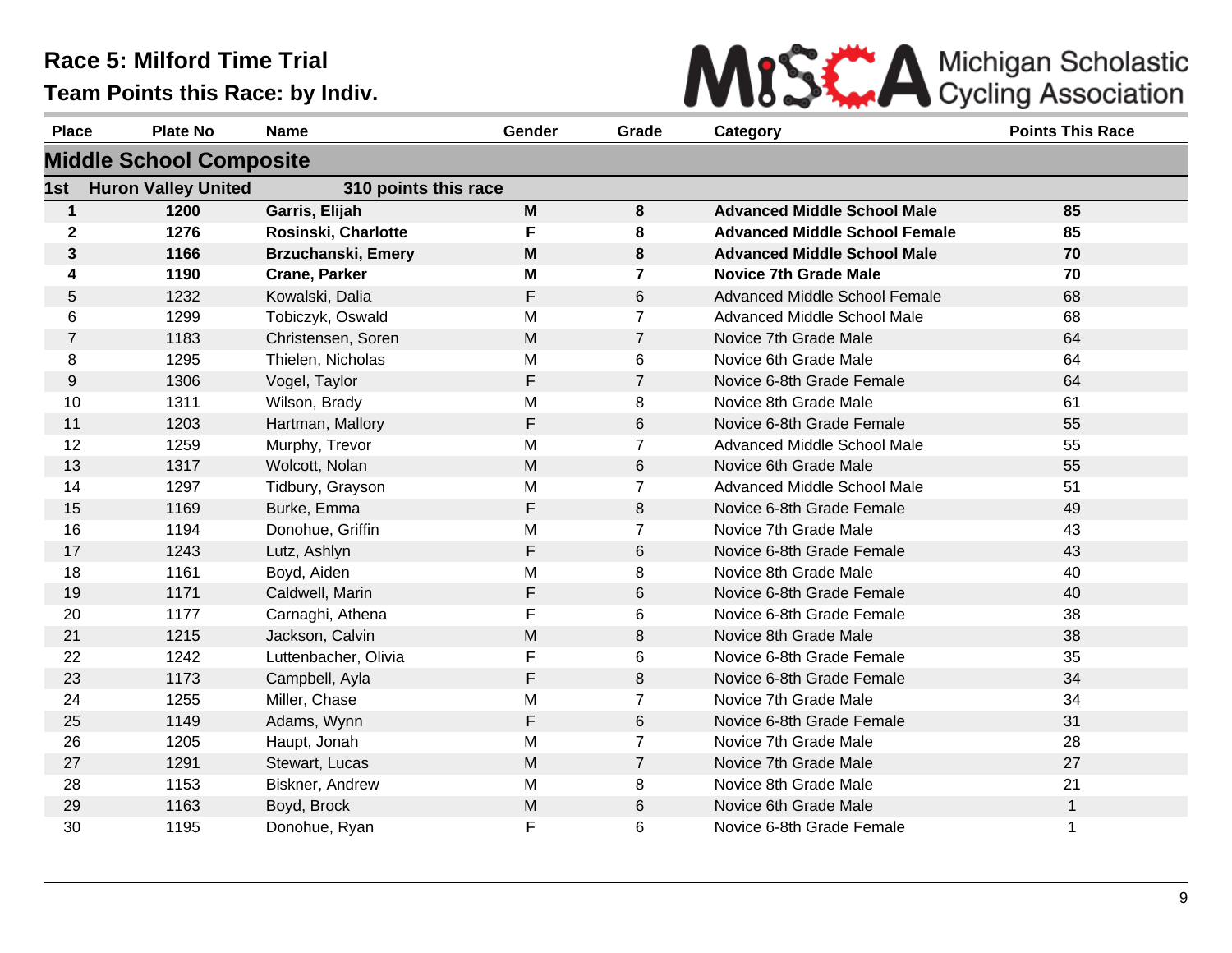

| <b>Place</b>   | <b>Plate No</b>           | <b>Name</b>               | Gender                                                                                | Grade          | Category                             | <b>Points This Race</b> |
|----------------|---------------------------|---------------------------|---------------------------------------------------------------------------------------|----------------|--------------------------------------|-------------------------|
| 2nd            | <b>Orange Krush</b>       | 307 points this race      |                                                                                       |                |                                      |                         |
| $\mathbf{1}$   | 1593                      | <b>DeCubber, Finley</b>   | F                                                                                     | 8              | <b>Advanced Middle School Female</b> | 82                      |
| $\mathbf 2$    | 1589                      | <b>Bretzlaff, Miriam</b>  | F                                                                                     | $\overline{7}$ | <b>Advanced Middle School Female</b> | 76                      |
| 3              | 1605                      | <b>Marchese, Kristian</b> | M                                                                                     | 8              | <b>Advanced Middle School Male</b>   | 76                      |
| 4              | 1321                      | <b>Beaubien, Bastien</b>  | M                                                                                     | 8              | <b>Advanced Middle School Male</b>   | 73                      |
| 5              | 1596                      | Dell, Zeke                | M                                                                                     | 8              | Novice 8th Grade Male                | 67                      |
| 6              | 1614                      | Villemure, Garrett        | M                                                                                     | $\overline{7}$ | Novice 7th Grade Male                | 67                      |
| $\overline{7}$ | 1602                      | Keyes, Janelle            | F                                                                                     | 8              | <b>Advanced Middle School Female</b> | 66                      |
| 8              | 1595                      | Dell, Edward              | M                                                                                     | 8              | Novice 8th Grade Male                | 64                      |
| 9              | 1618                      | Werth, Jayden             | ${\sf M}$                                                                             | $\overline{7}$ | Advanced Middle School Male          | 62                      |
| 10             | 1585                      | Adkins, Cole              | M                                                                                     | 6              | Novice 6th Grade Male                | 61                      |
| 11             | 1600                      | James, Evan               | M                                                                                     | 8              | Advanced Middle School Male          | 56                      |
| 12             | 1598                      | Greene, Eagan             | M                                                                                     | 8              | Novice 8th Grade Male                | 49                      |
| 13             | 1587                      | Bordine, Jaxson           | M                                                                                     | $\overline{7}$ | Novice 7th Grade Male                | 47                      |
| 14             | 1612                      | Thompson, Jacob           | M                                                                                     | 8              | Novice 8th Grade Male                | 34                      |
| 15             | 1609                      | Schiffman, Eamon          | M                                                                                     | $\overline{7}$ | Novice 7th Grade Male                | 30                      |
| 3rd            | <b>Lake Orion Schools</b> | 274 points this race      |                                                                                       |                |                                      |                         |
| 1              | 1417                      | Heist, Ethan              | M                                                                                     | 8              | <b>Advanced Middle School Male</b>   | 82                      |
| $\mathbf 2$    | 1470                      | Shaskos, Lauren           | F                                                                                     | 8              | <b>Advanced Middle School Female</b> | 73                      |
| 3              | 1433                      | LaGest, Nathan            | M                                                                                     | 7              | <b>Novice 7th Grade Male</b>         | 61                      |
| 4              | 1394                      | Cervin, Gannon            | $\mathsf{M}% _{T}=\mathsf{M}_{T}\!\left( a,b\right) ,\ \mathsf{M}_{T}=\mathsf{M}_{T}$ | $6\phantom{a}$ | <b>Novice 6th Grade Male</b>         | 58                      |
| 5              | 1387                      | Ahn, Cameron              | M                                                                                     | $\overline{7}$ | Novice 7th Grade Male                | 51                      |
| 6              | 1466                      | Rheault, Drew             | M                                                                                     | 8              | Novice 8th Grade Male                | 51                      |
| $\overline{7}$ | 1482                      | Wolski, Jakub             | M                                                                                     | 8              | Advanced Middle School Male          | 50                      |
| 8              | 1472                      | Soule, Charlie            | M                                                                                     | 6              | Novice 6th Grade Male                | 47                      |
| 9              | 1448                      | Morgan, Kevin             | M                                                                                     | 8              | Novice 8th Grade Male                | 45                      |
| 10             | 1434                      | Lawless, Britton          | M                                                                                     | 6              | Novice 6th Grade Male                | 39                      |
| 11             | 1485                      | Zsenyuk, Landon           | M                                                                                     | 6              | Novice 6th Grade Male                | 38                      |
| 12             | 1450                      | Mucci, Anthony            | M                                                                                     | 8              | Novice 8th Grade Male                | 36                      |
| 13             | 1451                      | Mucci, Joseph             | M                                                                                     | $\overline{7}$ | Novice 7th Grade Male                | 36                      |
| 14             | 1385                      | Accardo, Gavin            | M                                                                                     | 8              | Novice 8th Grade Male                | 32                      |
| 15             | 1404                      | Florence, Landon          | M                                                                                     | $\overline{7}$ | Novice 7th Grade Male                | 29                      |
| 16             | 1388                      | Aquilina, Ryan            | M                                                                                     | 8              | Novice 8th Grade Male                | 23                      |
| 17             | 1480                      | West, Owen                | M                                                                                     | 8              | Novice 8th Grade Male                | 20                      |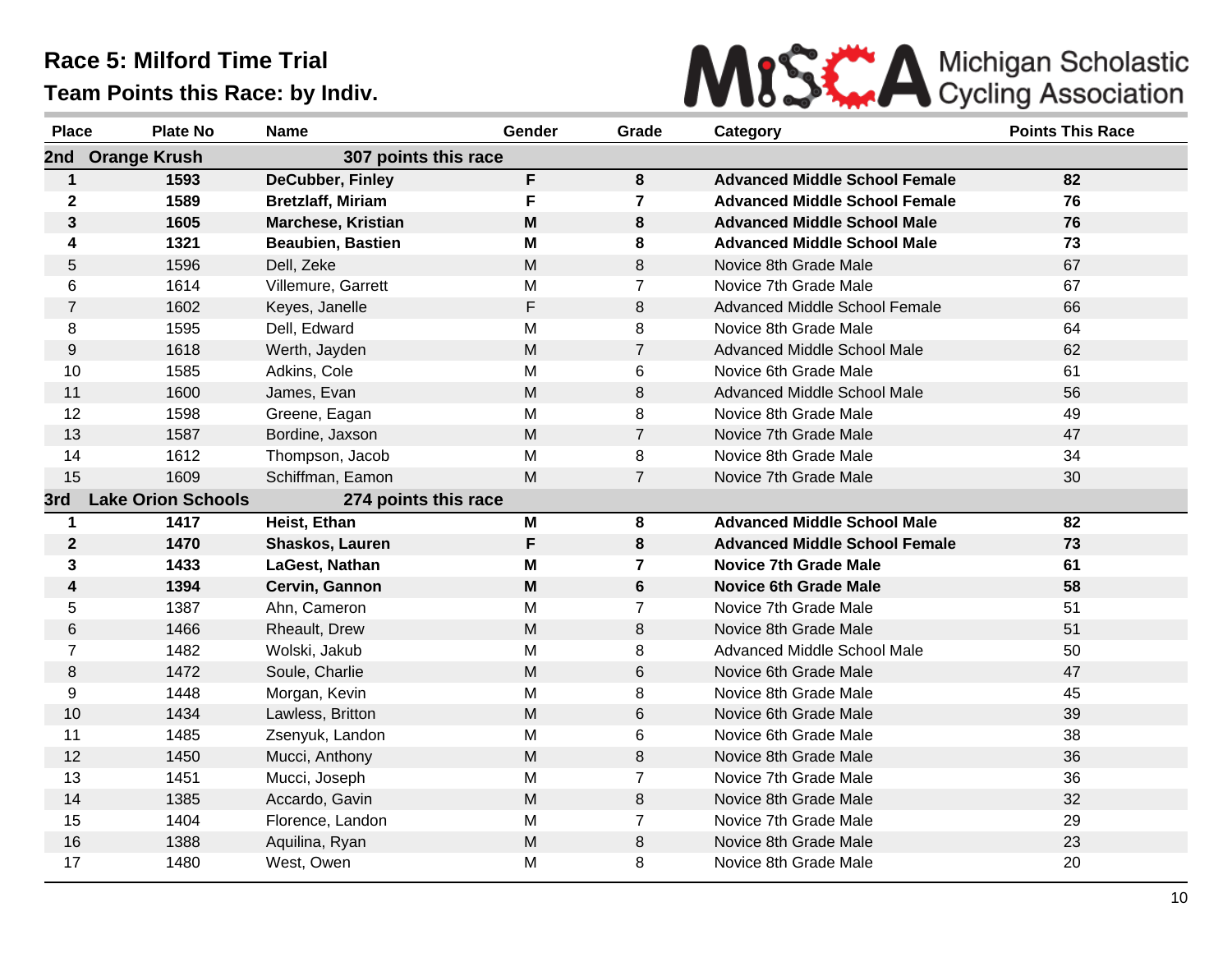

| <b>Place</b>   | <b>Plate No</b>              | <b>Name</b>               | Gender      | Grade          | Category                             | <b>Points This Race</b> |
|----------------|------------------------------|---------------------------|-------------|----------------|--------------------------------------|-------------------------|
| 18             | 1395                         | Clelland, Colten          | M           | $\overline{7}$ | Novice 7th Grade Male                | 1                       |
| 4th            | <b>Brighton Area Schools</b> | 273 points this race      |             |                |                                      |                         |
| $\mathbf 1$    | 1055                         | Giles, Anna               | F           | $\overline{7}$ | <b>Advanced Middle School Female</b> | 79                      |
| $\mathbf{2}$   | 1036                         | <b>Cranston, Ashley</b>   | F           | $\overline{7}$ | <b>Advanced Middle School Female</b> | 70                      |
| 3              | 1117                         | Vogt, Carmen              | Μ           | 8              | <b>Novice 8th Grade Male</b>         | 70                      |
| 4              | 1103                         | <b>Rochowiak, Maxwell</b> | M           | $\overline{7}$ | <b>Advanced Middle School Male</b>   | 54                      |
| 5              | 1022                         | Babas, Olivia             | F           | 6              | Novice 6-8th Grade Female            | 51                      |
| 6              | 1041                         | Day, Brett                | M           | 8              | Novice 8th Grade Male                | 43                      |
| $\overline{7}$ | 1116                         | Vince, Parker             | M           | 6              | Novice 6th Grade Male                | 41                      |
| 8              | 1109                         | Smith, Garrett            | M           | $\overline{7}$ | Novice 7th Grade Male                | 40                      |
| 9              | 1035                         | Cory, Mitchell            | M           | 8              | Novice 8th Grade Male                | 39                      |
| 10             | 1097                         | Pruski, Cecilia           | F           | 8              | Novice 6-8th Grade Female            | 37                      |
| 11             | 1106                         | Schandevel, Kyle          | M           | 8              | Novice 8th Grade Male                | 35                      |
| 12             | 1054                         | Galloway, Logan           | M           | 8              | Novice 8th Grade Male                | 29                      |
| 13             | 1045                         | Diamond, Brayden          | Μ           | 8              | Novice 8th Grade Male                | 22                      |
| 5th            | <b>Rochester Area (RARA)</b> | 256 points this race      |             |                |                                      |                         |
| 1              | 1692                         | Opfer, Katja              | F           | 8              | <b>Novice 6-8th Grade Female</b>     | 70                      |
| $\mathbf 2$    | 1674                         | <b>Mahoney, Gabriel</b>   | M           | 6              | <b>Novice 6th Grade Male</b>         | 67                      |
| 3              | 1738                         | <b>Williams, Aurora</b>   | F           | 6              | <b>Novice 6-8th Grade Female</b>     | 61                      |
| 4              | 1715                         | Smith, Logan              | Μ           | $\mathbf{7}$   | <b>Novice 7th Grade Male</b>         | 58                      |
| 5              | 1739                         | Williams, Brayden         | M           | 8              | Novice 8th Grade Male                | 55                      |
| 6              | 1632                         | Carnwath, Caleb           | M           | $\overline{7}$ | Novice 7th Grade Male                | 53                      |
| $\overline{7}$ | 1705                         | Rentrop, Lennox           | M           | 6              | Novice 6th Grade Male                | 53                      |
| 8              | 1684                         | Morales-Zozaya, Matteo    | M           | 5              | Novice 6th Grade Male                | 51                      |
| 9              | 1693                         | Patyi, Roman              | M           | 6              | Novice 6th Grade Male                | 49                      |
| 10             | 1683                         | Morales-Zozaya, Gorka     | M           | $\overline{7}$ | Novice 8th Grade Male                | 47                      |
| 11             | 1700                         | Pugno-Mailey, Obadiah     | M           | $\overline{7}$ | Novice 7th Grade Male                | 41                      |
| 12             | 1721                         | Truelove III, Ralph       | M           | $\overline{7}$ | Novice 7th Grade Male                | 37                      |
| 13             | 1649                         | Dossey, Victoria          | $\mathsf F$ | 6              | Novice 6-8th Grade Female            | 36                      |
| 14             | 1623                         | Barker, Owen              | M           | $\overline{7}$ | Novice 7th Grade Male                | 35                      |
| 15             | 1731                         | Vollmayer, Vincent        | M           | $\mathbf{7}$   | Novice 7th Grade Male                | 33                      |
| 16             | 1686                         | Muenk, Cullen             | M           | $\overline{7}$ | Novice 7th Grade Male                | 32                      |
| 17             | 1627                         | Beros, Carter             | M           | $\overline{7}$ | Novice 7th Grade Male                | 26                      |
|                |                              |                           |             |                |                                      |                         |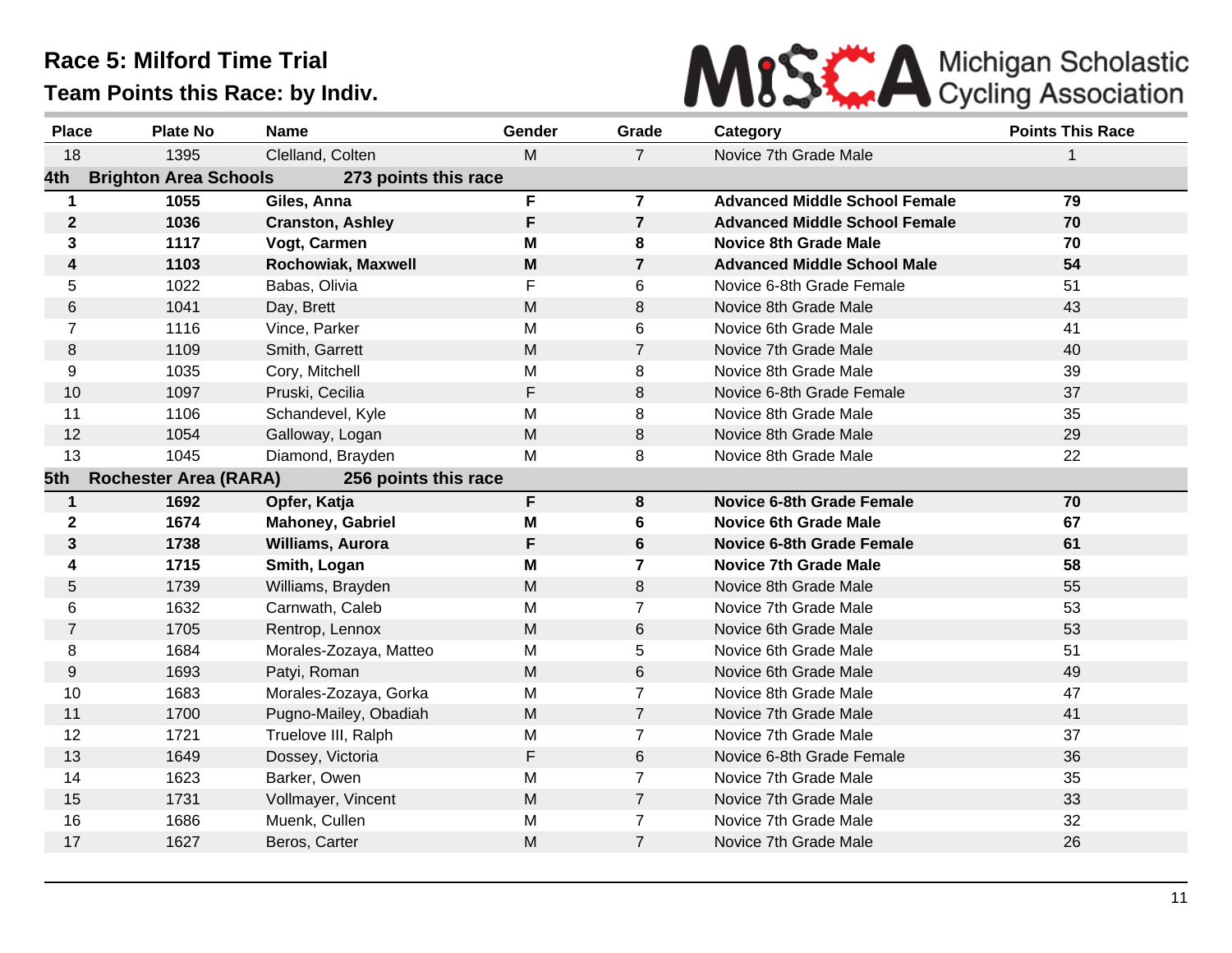

| <b>Place</b>         | <b>Plate No</b>              | <b>Name</b>             | Gender | Grade          | Category                             | <b>Points This Race</b> |
|----------------------|------------------------------|-------------------------|--------|----------------|--------------------------------------|-------------------------|
| 6th                  | <b>West Michigan Coyotes</b> | 243 points this race    |        |                |                                      |                         |
| $\blacktriangleleft$ | 1885                         | <b>Martin, Brevin</b>   | M      | 8              | <b>Advanced Middle School Male</b>   | 66                      |
| $\mathbf 2$          | 1837                         | Cavner, Emma            | F      | 8              | <b>Advanced Middle School Female</b> | 64                      |
| 3                    | 1929                         | <b>Whitmer, Brigid</b>  | F      | 8              | <b>Novice 6-8th Grade Female</b>     | 58                      |
| 4                    | 1907                         | <b>Roberts, Easton</b>  | M      | $\overline{7}$ | <b>Novice 7th Grade Male</b>         | 55                      |
| 5                    | 1928                         | Wert, Henry             | M      | 6              | Advanced Middle School Male          | 53                      |
| 6                    | 1857                         | Fournier, Braedon       | M      | $\overline{7}$ | Novice 7th Grade Male                | 38                      |
| $\overline{7}$       | 1838                         | Chastain, Ashton        | M      | 6              | Novice 6th Grade Male                | 37                      |
| 7th                  | <b>Wheels In Motion</b>      | 210 points this race    |        |                |                                      |                         |
| $\mathbf 1$          | 1935                         | Beck, Henry             | M      | 8              | <b>Novice 8th Grade Male</b>         | 58                      |
| $\mathbf 2$          | 1991                         | Picinotti, Van          | M      | 8              | <b>Novice 8th Grade Male</b>         | 53                      |
| 3                    | 2001                         | Smith, Donald           | M      | $6\phantom{1}$ | <b>Advanced Middle School Male</b>   | 52                      |
| 4                    | 1981                         | Luke, Sylvia            | F.     | 8              | <b>Novice 6-8th Grade Female</b>     | 47                      |
| 5                    | 1995                         | Rogers, Samantha        | F      | 6              | Novice 6-8th Grade Female            | 45                      |
| 6                    | 1947                         | Ellis, Henry            | M      | 8              | Novice 8th Grade Male                | 41                      |
| $\overline{7}$       | 2005                         | Whitacre, Kai           | M      | 8              | Novice 8th Grade Male                | 31                      |
| 8                    | 1941                         | Bovee, Maya             | F      | $\overline{7}$ | Novice 6-8th Grade Female            | 30                      |
| 9                    | 1988                         | Nazario, Dominic        | M      | 8              | Novice 8th Grade Male                | 27                      |
| 8th                  | <b>Brandon Youth MTB</b>     | 170 points this race    |        |                |                                      |                         |
| 1                    | 1002                         | Brinker, Nathan         | M      | $\overline{7}$ | <b>Novice 7th Grade Male</b>         | 49                      |
| $\mathbf{2}$         | 1001                         | <b>Blackmer, Colton</b> | M      | $\overline{7}$ | <b>Novice 7th Grade Male</b>         | 45                      |
| 3                    | 1015                         | Savoie, Ryan            | M      | 6              | <b>Novice 6th Grade Male</b>         | 43                      |
| 4                    | 1006                         | Hylton, Jacob           | M      | 8              | Novice 8th Grade Male                | 33                      |
| 5                    | 5022                         | Walker, Keira           | F      | 8              | <b>Novice 6-8th Grade Female</b>     | 33                      |
| 6                    | 1008                         | Janette, Connor         | M      | 8              | Novice 8th Grade Male                | 30                      |
|                      | <b>Chelsea Youth MTB</b>     |                         |        |                |                                      |                         |
| $\mathbf{1}$         | 1123                         | Anderson, Cash          | M      | 8              | Novice 8th Grade Male                | 26                      |
| $\overline{2}$       | 1130                         | Poma, Casmer            | M      | $\overline{7}$ | Novice 7th Grade Male                | 25                      |
| 3                    | 1329                         | Cook, Aiden             | M      | 8              | Novice 8th Grade Male                | 24                      |
|                      | <b>Detroit Country Day</b>   |                         |        |                |                                      |                         |
| $\mathbf{1}$         | 1136                         | Collins, Samantha       | F      | 8              | Novice 6-8th Grade Female            | 39                      |
|                      | <b>Heritage Jackrabbits</b>  |                         |        |                |                                      |                         |
| 1                    | 1143                         | Koebbe, Zackery         | M      | 8              | Novice 8th Grade Male                | 37                      |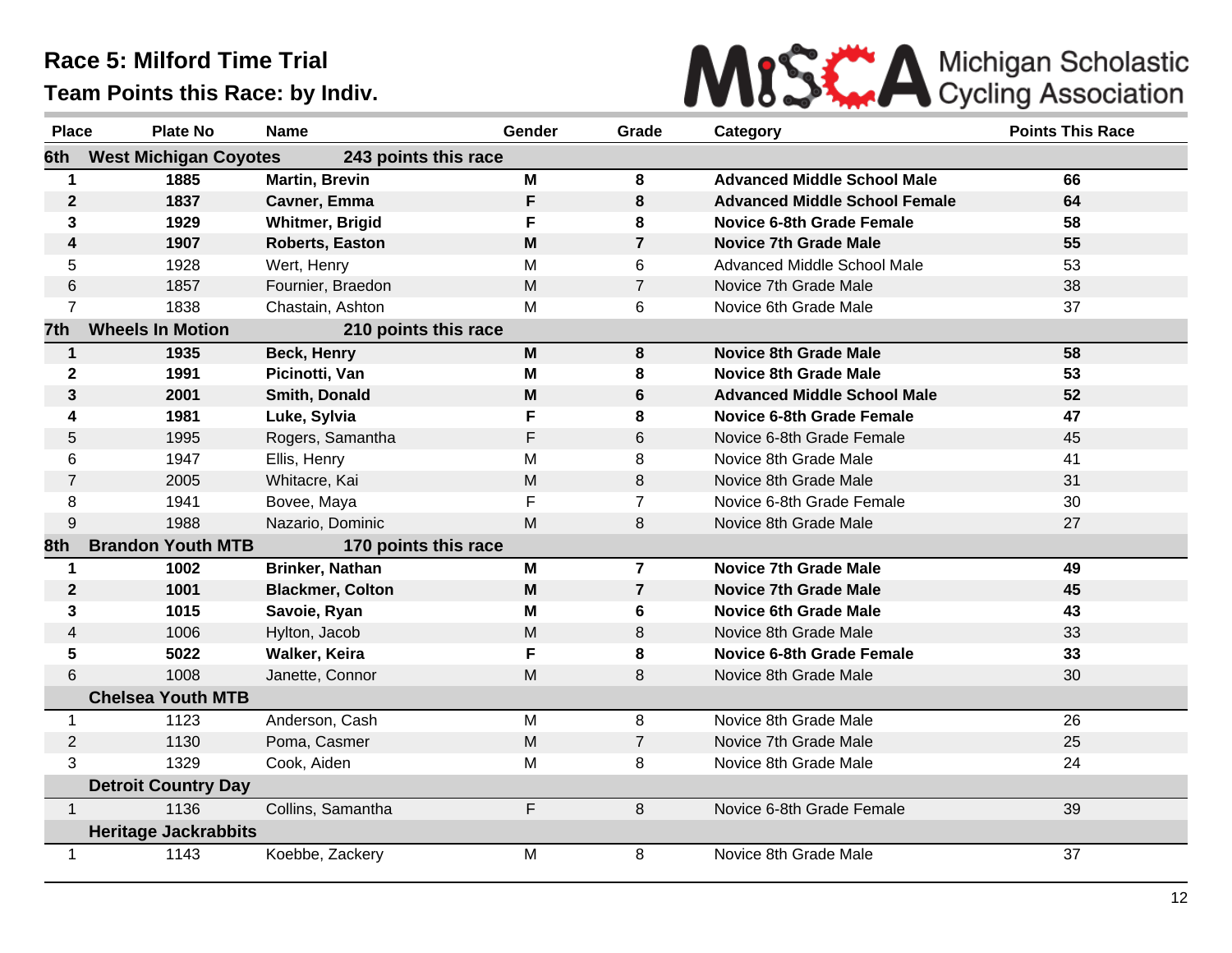

| <b>Place</b>   | <b>Plate No</b>                | <b>Name</b>        | Gender | Grade          | Category                           | <b>Points This Race</b> |
|----------------|--------------------------------|--------------------|--------|----------------|------------------------------------|-------------------------|
| $\overline{2}$ | 1145                           | Warner, Carson     | M      | 8              | Novice 8th Grade Male              | 28                      |
|                | Independent                    |                    |        |                |                                    |                         |
|                | 1320                           | Adamski, Kash      | M      |                | <b>Advanced Middle School Male</b> | 79                      |
| $\overline{2}$ | 1370                           | Schultz, Brianna   | F      | 6              | Novice 6-8th Grade Female          | 67                      |
| 3              | 1383                           | Woolace, Noble     | M      | 6              | Novice 6th Grade Male              | 45                      |
| 4              | 1331                           | Ellis, Sylvia      | F      | $\overline{7}$ | Novice 6-8th Grade Female          | 41                      |
| 5              | 1335                           | Frincke, Zoe       | F      | 6              | Novice 6-8th Grade Female          | 29                      |
| 6              | 5012                           | Nelson, Bodie      | M      | 8              | Novice 8th Grade Male              | 25                      |
| 7              | 1366                           | Pruski, Elizabeth  | F      | 6              | Novice 6-8th Grade Female          |                         |
|                | <b>Midland MTB Crew</b>        |                    |        |                |                                    |                         |
|                | 1503                           | Gessford, Logan    | M      | $\overline{7}$ | Novice 7th Grade Male              | 39                      |
| 2              | 1518                           | Myers, Jackson     | Μ      |                | Novice 7th Grade Male              | 31                      |
|                | <b>NE Indiana Trailblazers</b> |                    |        |                |                                    |                         |
|                | 1554                           | Cordes, Levi       | M      | 6              | Novice 6th Grade Male              | 70                      |
| 2              | 1559                           | Joseph, Lilly      | F      | 8              | Novice 6-8th Grade Female          | 53                      |
| 3              | 5027                           | Eicholtz, Kylie    | F      |                | Novice 6-8th Grade Female          | 32                      |
|                | <b>Northville High School</b>  |                    |        |                |                                    |                         |
|                | 1573                           | Hentnik, Alexander | M      | 8              | Advanced Middle School Male        | 60                      |
|                | <b>Rochester HS (United)</b>   |                    |        |                |                                    |                         |
|                | 1752                           | Dagg, Samuel       | M      | 8              | <b>Advanced Middle School Male</b> | 64                      |
| 2              | 1762                           | Hawes, Benjamin    | Μ      | 8              | Advanced Middle School Male        | 58                      |
|                | <b>South Lyon Youth MTB</b>    |                    |        |                |                                    |                         |
|                | 1808                           | Martz, Aiden       | M      | 6              | Novice 6th Grade Male              | 40                      |
| 2              | 1809                           | Martz, Ella        | F      | 6              | Novice 6-8th Grade Female          | 28                      |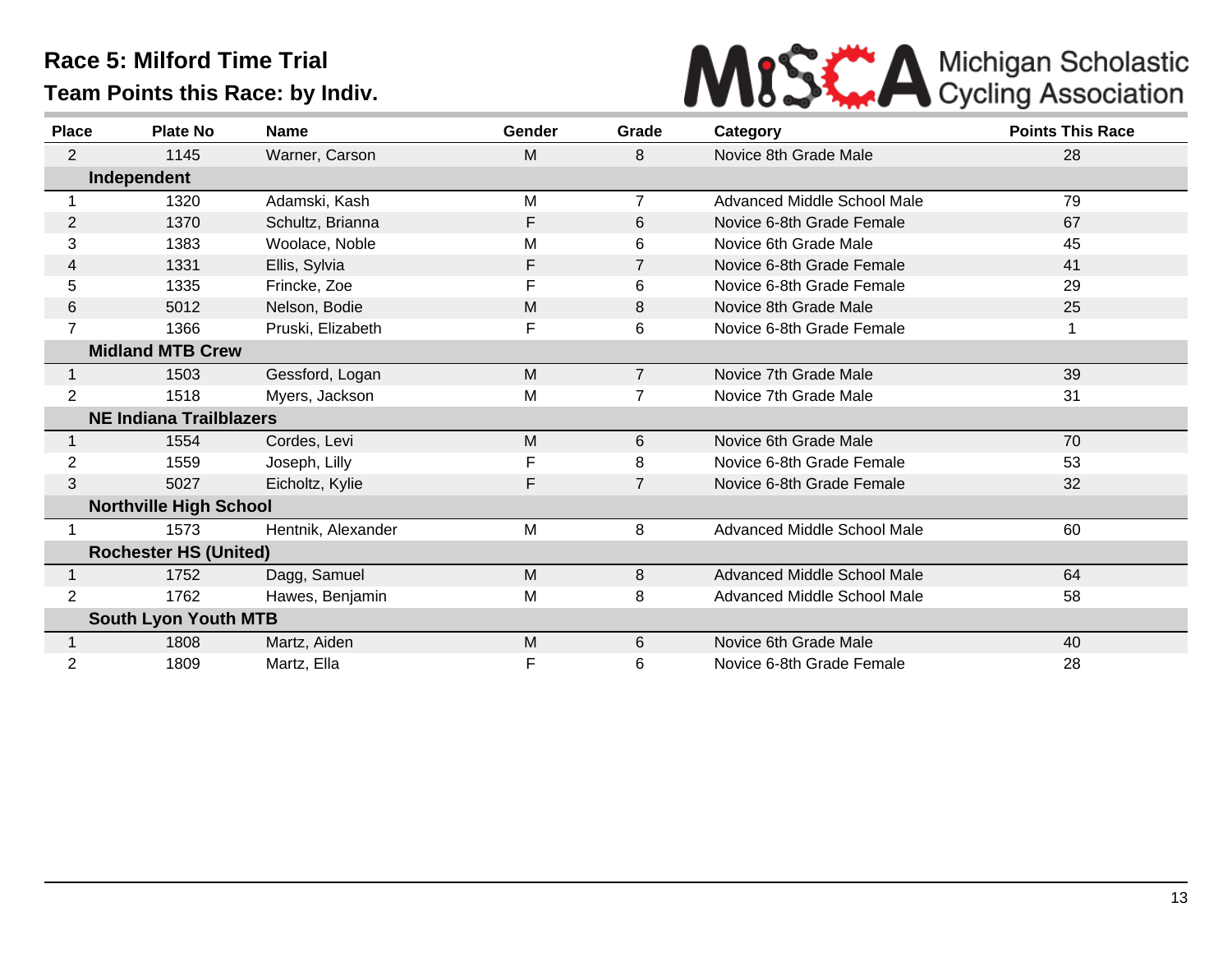

| <b>Place</b>   | <b>Plate No</b>                    | <b>Name</b>           | Gender    | Grade          | <b>Category</b>                   | <b>Points This Race</b> |
|----------------|------------------------------------|-----------------------|-----------|----------------|-----------------------------------|-------------------------|
|                | <b>Elementary School Composite</b> |                       |           |                |                                   |                         |
| 1st            | <b>Huron Valley United</b>         | 251 points this race  |           |                |                                   |                         |
| $\mathbf{1}$   | 1230                               | Kollien, Sawyer       | M         | $\overline{2}$ | <b>Advanced Elementary Male</b>   | 70                      |
| $\mathbf 2$    | 1189                               | Crane, Joanie         | F         | 4              | <b>Advanced Elementary Female</b> | 67                      |
| $\mathbf{3}$   | 1151                               | <b>Bishop, Sabine</b> | F         | 4              | <b>Advanced Elementary Female</b> | 61                      |
| 4              | 1167                               | Brzuchanski, Jane     | F         | 4              | <b>Advanced Elementary Female</b> | 53                      |
| 5              | 1233                               | Kowalski, Grady       | M         | 4              | <b>Upper Elementary Male</b>      | 51                      |
| 6              | 1305                               | Vogel, Emerson        | F         | 3              | Lower Elementary Female           | 50                      |
| $\overline{7}$ | 1202                               | Hartman, Josie        | F         | 3              | Lower Elementary Female           | 47                      |
| 8              | 1208                               | Hill, Ryan            | M         | 4              | <b>Upper Elementary Male</b>      | 45                      |
| 9              | 1245                               | Mallory, Griffin      | M         | $\overline{4}$ | <b>Upper Elementary Male</b>      | 43                      |
| 10             | 1258                               | Murphy, Travis        | M         | 5              | <b>Upper Elementary Male</b>      | 39                      |
| 11             | 1187                               | Colegrove, Khloe      | F         | 3              | Lower Elementary Female           | 38                      |
| 12             | 1158                               | Boesch, Lilah         | F         | 5              | <b>Upper Elementary Female</b>    | 35                      |
| 13             | 1193                               | Dobrin, Vivian        | F         | $\overline{2}$ | Lower Elementary Female           | 35                      |
| 14             | 1148                               | Adams, Vivian         | F         | 3              | Lower Elementary Female           | 33                      |
| 15             | 1152                               | Bishop, Torsten       | M         | $\mathbf{1}$   | Lower Elementary Male             | 33                      |
| 16             | 1237                               | Lappin, Parker        | F         | 4              | <b>Upper Elementary Female</b>    | 33                      |
| 17             | 1209                               | Hlahla, Matthieu      | M         | 5              | <b>Upper Elementary Male</b>      | 31                      |
| 18             | 1241                               | Luttenbacher, Madelyn | F         | 3              | Lower Elementary Female           | 31                      |
| 19             | 1150                               | Beer, Brooke          | F         | 5              | <b>Upper Elementary Female</b>    | 30                      |
| 20             | 1253                               | Messina, Natalie      | F         | 4              | <b>Upper Elementary Female</b>    | 29                      |
| 21             | 1274                               | Rodner, Jacob         | M         | 5              | <b>Upper Elementary Male</b>      | 29                      |
| 22             | 1162                               | Boyd, Alexandria      | F         | 3              | Lower Elementary Female           | 27                      |
| 23             | 1156                               | Blazic, Ava           | F         | 3              | Lower Elementary Female           | 23                      |
| 24             | 1267                               | Palumbo, Frank        | M         | 4              | <b>Upper Elementary Male</b>      | 23                      |
| 25             | 1217                               | Johnson, Josephine    | F         | 5              | <b>Upper Elementary Female</b>    | 22                      |
| 26             | 1178                               | Carnaghi, Noah        | M         | 3              | Lower Elementary Male             | 21                      |
| 27             | 1236                               | Lapp, Madelyn         | F         | $\overline{2}$ | Lower Elementary Female           | 20                      |
| 28             | 1254                               | Miller, Blake         | M         | 4              | <b>Upper Elementary Male</b>      | 19                      |
| 29             | 1275                               | Rodner, Levi          | ${\sf M}$ | 3              | Lower Elementary Male             | 19                      |
| 30             | 1298                               | Tidbury, Owen         | M         | 4              | <b>Upper Elementary Male</b>      | 18                      |
| 31             | 1180                               | Carstens, Ronan       | M         | 3              | Lower Elementary Male             | 17                      |
|                |                                    |                       |           |                |                                   |                         |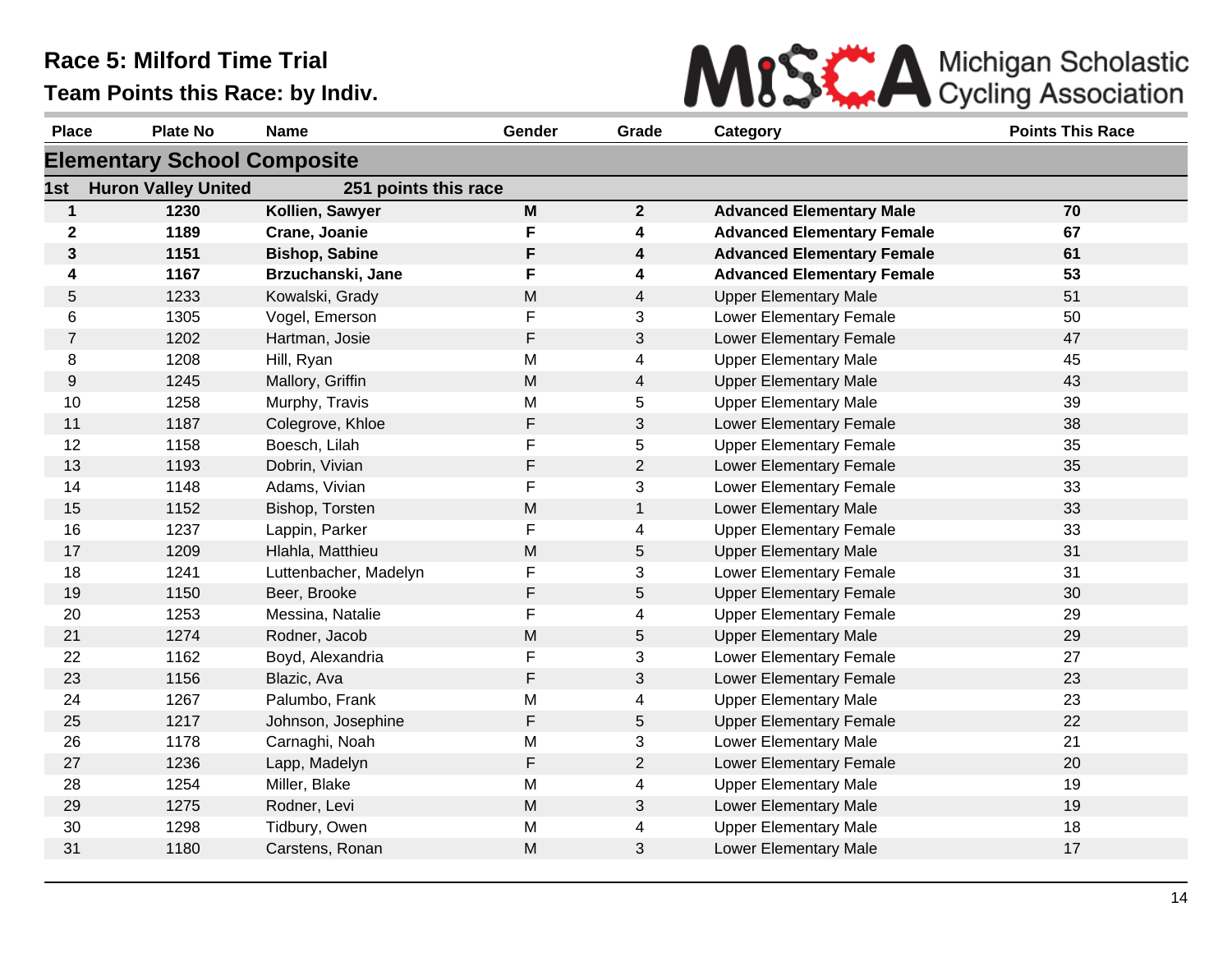

| <b>Place</b>   | <b>Plate No</b>              | <b>Name</b>           | Gender    | Grade           | Category                          | <b>Points This Race</b> |
|----------------|------------------------------|-----------------------|-----------|-----------------|-----------------------------------|-------------------------|
| 32             | 1246                         | Mallory, Maia         | F         |                 | Lower Elementary Female           | 16                      |
| 33             | 1285                         | Slack, Liam           | M         | $\overline{4}$  | <b>Upper Elementary Male</b>      | 16                      |
| 34             | 1192                         | Dobrin, Everett       | M         | 1               | Lower Elementary Male             | 15                      |
| 35             | 1170                         | Caldwell, Isla        | F         | $\overline{2}$  | Lower Elementary Female           | 14                      |
| 36             | 1290                         | Stewart, Adam         | M         | $\overline{2}$  | Lower Elementary Male             | 12                      |
| 37             | 1147                         | Adams, Rosemary       | F         | $\mathbf{1}$    | Lower Elementary Female           | 11                      |
| 38             | 1252                         | Messina, Aviana       | F         | $\overline{c}$  | Lower Elementary Female           | 10                      |
| 39             | 1256                         | Moore, Thomas         | M         | $\overline{2}$  | Lower Elementary Male             | 9                       |
| 40             | 1270                         | Poelke, Wyatt         | M         | 4               | <b>Upper Elementary Male</b>      | 9                       |
| 41             | 1283                         | Sargent, Jack         | ${\sf M}$ | $\sqrt{3}$      | Lower Elementary Male             | 6                       |
| 42             | 1250                         | McFall, Nate          | M         | 4               | <b>Upper Elementary Male</b>      | 5                       |
| 43             | 1164                         | Brennan, Levi         | M         | $\overline{4}$  | <b>Upper Elementary Male</b>      | $\overline{2}$          |
| 44             | 1207                         | Heusted, Isla         | F         | $\overline{2}$  | Lower Elementary Female           | $\mathbf{1}$            |
| 45             | 1216                         | Johnson, Axl          | M         | $\overline{2}$  | Lower Elementary Male             | $\mathbf{1}$            |
| 46             | 1229                         | Kollien, Hudson       | M         | 1               | Lower Elementary Male             | 1                       |
| 47             | 1292                         | Stocker, Cameron      | M         | $\mathbf 1$     | Lower Elementary Male             | $\mathbf 1$             |
| 48             | 1293                         | Stocker, Wesley E.    | M         | $\overline{4}$  | <b>Upper Elementary Male</b>      | 1                       |
| 49             | 1294                         | Sword, Ethan          | M         | 4               | <b>Upper Elementary Male</b>      | $\mathbf{1}$            |
| 50             | 1314                         | Winkel, Tucker        | M         | 4               | <b>Upper Elementary Male</b>      | $\mathbf 1$             |
| 2nd            | <b>West Michigan Coyotes</b> | 249 points this race  |           |                 |                                   |                         |
| 1              | 1848                         | DeWall, Luke          | M         | $5\phantom{.0}$ | <b>Advanced Elementary Male</b>   | 67                      |
| $\mathbf 2$    | 1851                         | Drajka, Reese         | F         | 4               | <b>Advanced Elementary Female</b> | 64                      |
| 3              | 1867                         | Hubbard, Laila        | F         | 4               | <b>Upper Elementary Female</b>    | 60                      |
| 4              | 1819                         | <b>Battjes, Matia</b> | F         | 5               | <b>Advanced Elementary Female</b> | 58                      |
| 5              | 1868                         | Hubbard, Tristan      | M         | 5               | <b>Upper Elementary Male</b>      | 57                      |
| 6              | 1926                         | Weaver, Samantha      | F         | 4               | <b>Upper Elementary Female</b>    | 57                      |
| $\overline{7}$ | 1870                         | Hughes, William       | ${\sf M}$ | $\sqrt{5}$      | <b>Advanced Elementary Male</b>   | 55                      |
| 8              | 1842                         | Darnell, Landree      | F         | 4               | <b>Upper Elementary Female</b>    | 54                      |
| 9              | 1839                         | Cherney, Hazel        | F         | 5               | <b>Upper Elementary Female</b>    | 51                      |
| 10             | 1847                         | DeWall, Grant         | M         | 3               | Lower Elementary Male             | 50                      |
| 11             | 1836                         | Carpenter, Kellen     | M         | 3               | <b>Advanced Elementary Male</b>   | 47                      |
| 12             | 1884                         | Martin, Ava           | F         | 5               | <b>Upper Elementary Female</b>    | 45                      |
| 13             | 1860                         | Galvez, Jose-Maria    | M         | 4               | <b>Upper Elementary Male</b>      | 37                      |
| 14             | 1853                         | Eves, Owen            | M         | 3               | Lower Elementary Male             | 35                      |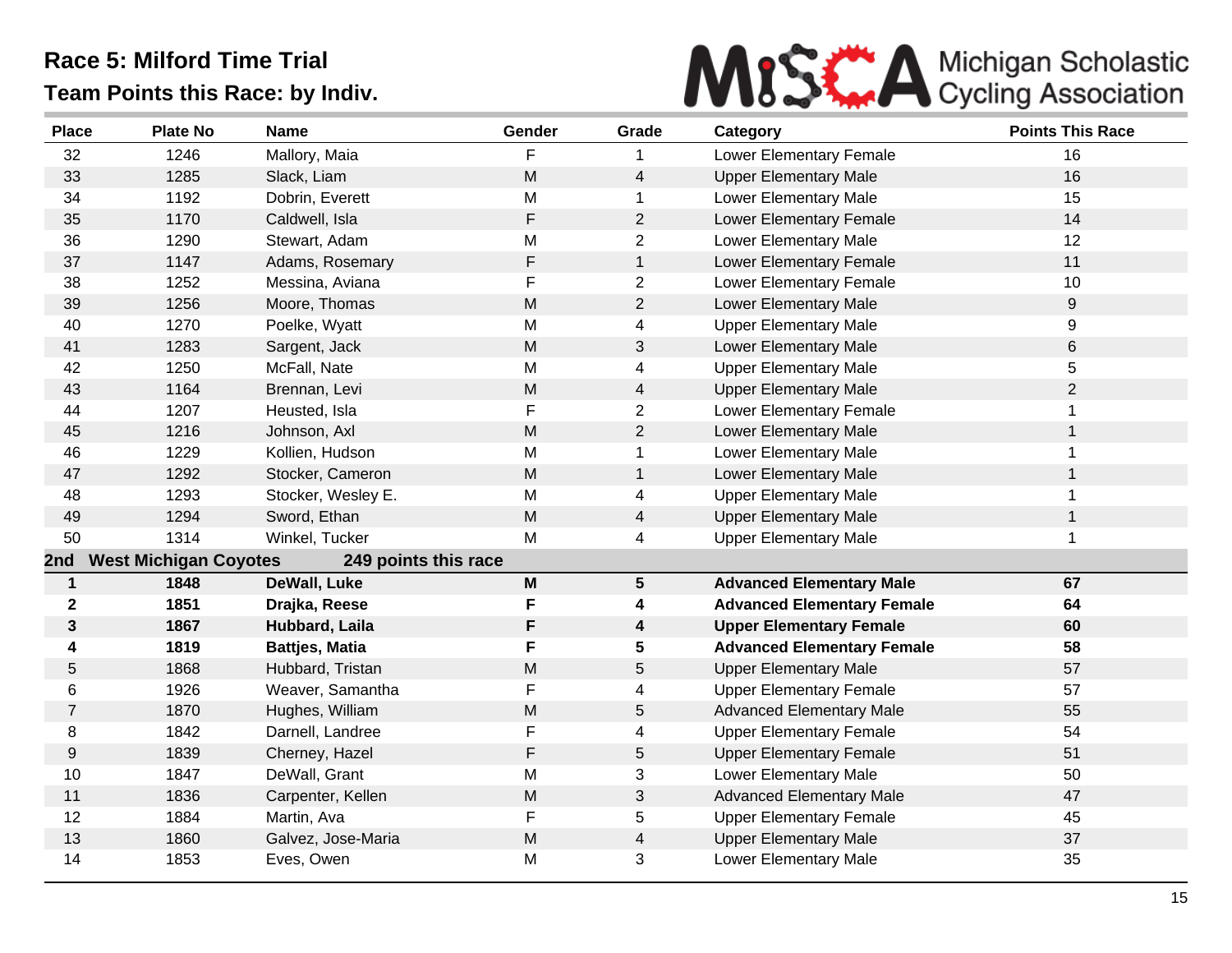

| 15<br>16<br>17<br>18<br>19<br>20<br>3rd<br>$\mathbf{1}$ | 1908<br>1869<br>1826<br>1823<br>1840<br>1876<br><b>Rochester Area (RARA)</b><br>1633<br>1697<br>1641<br>1691 | Roberts, Harper<br>Hughes, Erin<br>Boer, Jakob<br>Blaszczyk, Adreian<br>Cherney, James<br>Lilly, Isaac<br>214 points this race<br>Carnwath, Logan<br>Pokowski, Tyler | F<br>F<br>M<br>M<br>${\sf M}$<br>M<br>$\mathsf{M}$ | 4<br>5<br>$\overline{4}$<br>3<br>$\overline{2}$<br>3 | <b>Upper Elementary Female</b><br><b>Upper Elementary Female</b><br><b>Upper Elementary Male</b><br>Lower Elementary Male<br>Lower Elementary Male<br>Lower Elementary Male | 28<br>27<br>20<br>1<br>$\mathbf{1}$<br>$\mathbf{1}$ |
|---------------------------------------------------------|--------------------------------------------------------------------------------------------------------------|----------------------------------------------------------------------------------------------------------------------------------------------------------------------|----------------------------------------------------|------------------------------------------------------|-----------------------------------------------------------------------------------------------------------------------------------------------------------------------------|-----------------------------------------------------|
|                                                         |                                                                                                              |                                                                                                                                                                      |                                                    |                                                      |                                                                                                                                                                             |                                                     |
|                                                         |                                                                                                              |                                                                                                                                                                      |                                                    |                                                      |                                                                                                                                                                             |                                                     |
|                                                         |                                                                                                              |                                                                                                                                                                      |                                                    |                                                      |                                                                                                                                                                             |                                                     |
|                                                         |                                                                                                              |                                                                                                                                                                      |                                                    |                                                      |                                                                                                                                                                             |                                                     |
|                                                         |                                                                                                              |                                                                                                                                                                      |                                                    |                                                      |                                                                                                                                                                             |                                                     |
|                                                         |                                                                                                              |                                                                                                                                                                      |                                                    |                                                      |                                                                                                                                                                             |                                                     |
|                                                         |                                                                                                              |                                                                                                                                                                      |                                                    |                                                      |                                                                                                                                                                             |                                                     |
|                                                         |                                                                                                              |                                                                                                                                                                      |                                                    | $5\phantom{.0}$                                      | <b>Upper Elementary Male</b>                                                                                                                                                | 60                                                  |
| $\mathbf 2$                                             |                                                                                                              |                                                                                                                                                                      | M                                                  | 4                                                    | <b>Advanced Elementary Male</b>                                                                                                                                             | 58                                                  |
| $\mathbf{3}$                                            |                                                                                                              | DAnna, Francesco                                                                                                                                                     | M                                                  | $\boldsymbol{4}$                                     | <b>Upper Elementary Male</b>                                                                                                                                                | 48                                                  |
| 4                                                       |                                                                                                              | Opfer, Elsa                                                                                                                                                          | F                                                  | 4                                                    | <b>Upper Elementary Female</b>                                                                                                                                              | 48                                                  |
| 5                                                       | 1682                                                                                                         | Morales-Zozaya, Dante                                                                                                                                                | ${\sf M}$                                          | 3                                                    | Lower Elementary Male                                                                                                                                                       | 47                                                  |
| 6                                                       | 1676                                                                                                         | Malone, Alexander                                                                                                                                                    | M                                                  | 3                                                    | Lower Elementary Male                                                                                                                                                       | 44                                                  |
| $\overline{7}$                                          | 1631                                                                                                         | Carnwath, Austin                                                                                                                                                     | M                                                  | 3                                                    | Lower Elementary Male                                                                                                                                                       | 41                                                  |
| 8                                                       | 1670                                                                                                         | Learman, Cecilia                                                                                                                                                     | F                                                  | 5                                                    | <b>Upper Elementary Female</b>                                                                                                                                              | 41                                                  |
| 9                                                       | 1718                                                                                                         | Tallent, Evan                                                                                                                                                        | ${\sf M}$                                          | $\sqrt{5}$                                           | <b>Upper Elementary Male</b>                                                                                                                                                | 41                                                  |
| 10                                                      | 1723                                                                                                         | Uh, Joshua                                                                                                                                                           | M                                                  | $\overline{c}$                                       | Lower Elementary Male                                                                                                                                                       | 27                                                  |
| 11                                                      | 1624                                                                                                         | Basile, Emma                                                                                                                                                         | $\mathsf F$                                        | $\overline{4}$                                       | <b>Upper Elementary Female</b>                                                                                                                                              | 26                                                  |
| 12                                                      | 1634                                                                                                         | Catalano, Dean                                                                                                                                                       | M                                                  | 4                                                    | <b>Upper Elementary Male</b>                                                                                                                                                | 25                                                  |
| 13                                                      | 1688                                                                                                         | Neubauer, Nickolas                                                                                                                                                   | ${\sf M}$                                          | $\overline{4}$                                       | <b>Upper Elementary Male</b>                                                                                                                                                | 22                                                  |
| 14                                                      | 1671                                                                                                         | Learman, Lucas                                                                                                                                                       | M                                                  | 3                                                    | Lower Elementary Male                                                                                                                                                       | 20                                                  |
| 15                                                      | 1642                                                                                                         | D'Anna, Marcello                                                                                                                                                     | ${\sf M}$                                          | $\overline{2}$                                       | Lower Elementary Male                                                                                                                                                       | 18                                                  |
| 16                                                      | 1656                                                                                                         | Harper, Logan                                                                                                                                                        | M                                                  | $\overline{a}$                                       | Lower Elementary Male                                                                                                                                                       | 16                                                  |
| 17                                                      | 1643                                                                                                         | Debiaggi, Luca                                                                                                                                                       | M                                                  | 4                                                    | <b>Upper Elementary Male</b>                                                                                                                                                | 14                                                  |
| 18                                                      | 1696                                                                                                         | Pokowski, Aiden                                                                                                                                                      | M                                                  | $\overline{2}$                                       | Lower Elementary Male                                                                                                                                                       | 13                                                  |
| 19                                                      | 1626                                                                                                         | Bedia, Nicolas                                                                                                                                                       | ${\sf M}$                                          | $\sqrt{3}$                                           | Lower Elementary Male                                                                                                                                                       | 11                                                  |
| 20                                                      | 1648                                                                                                         | Dossey, Avery                                                                                                                                                        | M                                                  | $\mathbf{1}$                                         | Lower Elementary Male                                                                                                                                                       | 10                                                  |
| 21                                                      | 1645                                                                                                         | Dodson, Gavin                                                                                                                                                        | M                                                  | $\mathfrak{B}$                                       | Lower Elementary Male                                                                                                                                                       | 5                                                   |
| 22                                                      | 1722                                                                                                         | Uh, Henry                                                                                                                                                            | M                                                  | 0                                                    | Lower Elementary Male                                                                                                                                                       | 3                                                   |
| 23                                                      | 1625                                                                                                         | Bedia, Luca                                                                                                                                                          | ${\sf M}$                                          | $\overline{4}$                                       | <b>Upper Elementary Male</b>                                                                                                                                                | $\mathbf{1}$                                        |
| 24                                                      | 1665                                                                                                         | Krasnov, Daniel                                                                                                                                                      | M                                                  | 4                                                    | <b>Advanced Elementary Male</b>                                                                                                                                             | $\mathbf 1$                                         |
| 25                                                      | 1680                                                                                                         | McGrath, Gavin                                                                                                                                                       | ${\sf M}$                                          | 5                                                    | <b>Upper Elementary Male</b>                                                                                                                                                | $\mathbf{1}$                                        |
| 26                                                      | 1687                                                                                                         | Neely, Kyle                                                                                                                                                          | M                                                  | 5                                                    | <b>Upper Elementary Male</b>                                                                                                                                                | $\mathbf 1$                                         |
| 27                                                      | 1725                                                                                                         | Veda, Callum                                                                                                                                                         | M                                                  | $\mathbf 0$                                          | Lower Elementary Male                                                                                                                                                       | $\mathbf{1}$                                        |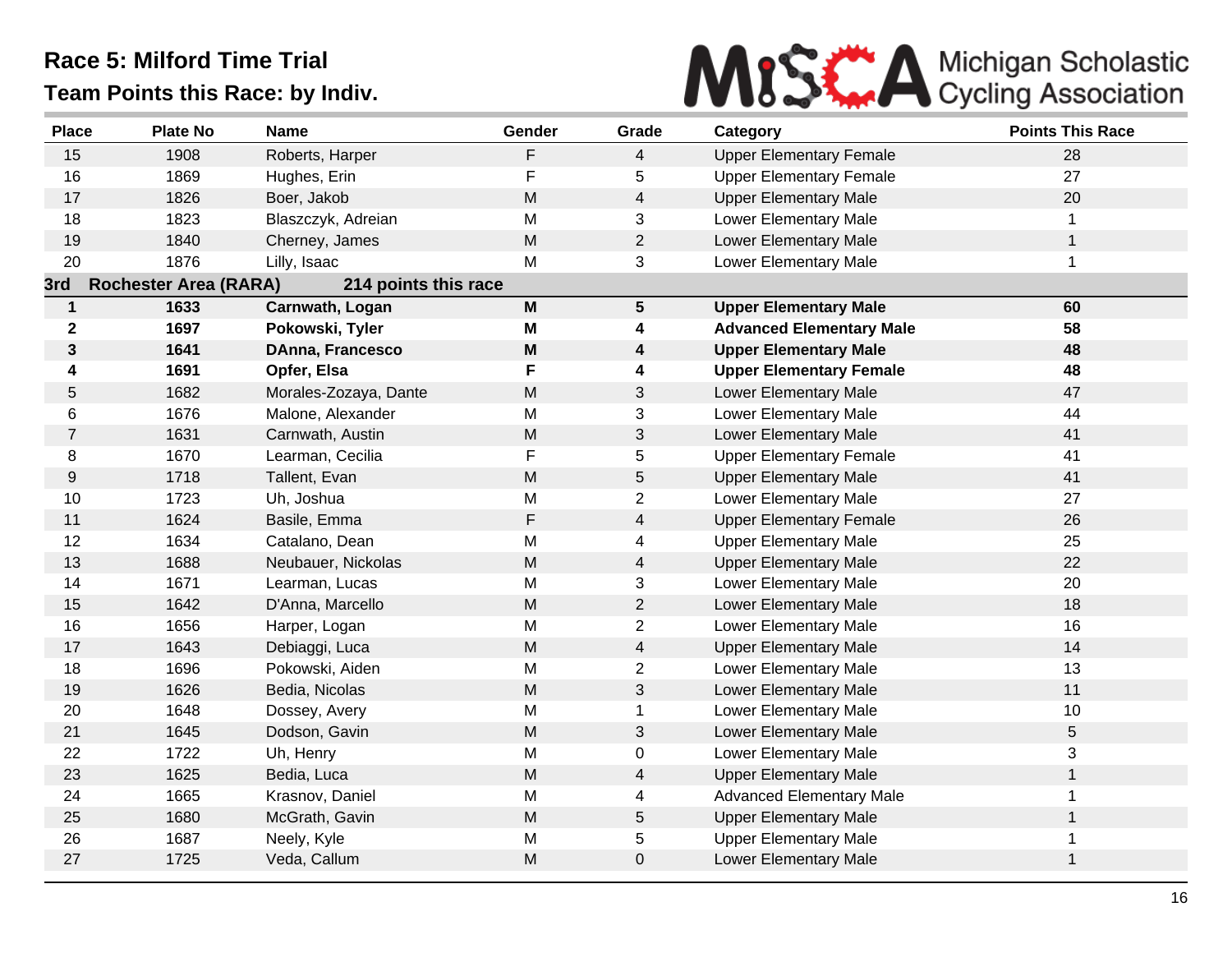

| <b>Place</b>     | <b>Plate No</b>              | <b>Name</b>            | Gender                                                                                | Grade                   | Category                          | <b>Points This Race</b> |
|------------------|------------------------------|------------------------|---------------------------------------------------------------------------------------|-------------------------|-----------------------------------|-------------------------|
| 28               | 1726                         | Veda, Gavin            | м                                                                                     | 3                       | Lower Elementary Male             |                         |
| 4th              | <b>Lake Orion Schools</b>    | 208 points this race   |                                                                                       |                         |                                   |                         |
| $\mathbf{1}$     | 1390                         | <b>Babichev, Artem</b> | $\mathsf{M}% _{T}=\mathsf{M}_{T}\!\left( a,b\right) ,\ \mathsf{M}_{T}=\mathsf{M}_{T}$ | $5\phantom{.0}$         | <b>Advanced Elementary Male</b>   | 64                      |
| $\mathbf 2$      | 1418                         | Heist, Sylvie          | F                                                                                     | $\mathbf{3}$            | <b>Advanced Elementary Female</b> | 55                      |
| $\mathbf{3}$     | 1439                         | Lucia, Landon          | M                                                                                     | 5                       | <b>Advanced Elementary Male</b>   | 45                      |
| 4                | 1391                         | Babicheva, Julia       | F                                                                                     | $\mathbf 2$             | <b>Lower Elementary Female</b>    | 44                      |
| 5                | 1484                         | Zoschnick, Amelia      | F                                                                                     | $\overline{2}$          | Lower Elementary Female           | 41                      |
| 6                | 1432                         | LaGest, Hannah         | F                                                                                     | 3                       | <b>Upper Elementary Female</b>    | 39                      |
| $\overline{7}$   | 1449                         | Morgan, Mark           | M                                                                                     | 5                       | <b>Upper Elementary Male</b>      | 35                      |
| 8                | 1420                         | Hill, Gavin            | M                                                                                     | 5                       | <b>Upper Elementary Male</b>      | 33                      |
| 9                | 1437                         | Lidgey, Ryan           | ${\sf M}$                                                                             | $\overline{c}$          | Lower Elementary Male             | 31                      |
| 10               | 1477                         | Trudeau, Jacob         | M                                                                                     | 5                       | <b>Upper Elementary Male</b>      | 30                      |
| 11               | 1440                         | Lucia, Rileigh         | F                                                                                     | $\mathbf{1}$            | Lower Elementary Female           | 29                      |
| 12               | 1438                         | Lucia, Adelyn          | F                                                                                     | $\mathbf 1$             | Lower Elementary Female           | 25                      |
| 13               | 1427                         | Key, Annie             | F                                                                                     | $\overline{2}$          | Lower Elementary Female           | 21                      |
| 14               | 1431                         | LaGest, Avery          | F                                                                                     | $\mathbf{1}$            | Lower Elementary Female           | 19                      |
| 15               | 1465                         | Reetz, Annabella       | F                                                                                     | $\overline{2}$          | Lower Elementary Female           | 18                      |
| 16               | 1463                         | Pitcock, Kayley        | F                                                                                     | 0                       | Lower Elementary Female           | 13                      |
| 17               | 1405                         | Florence, Trent        | M                                                                                     | $\mathbf 5$             | <b>Upper Elementary Male</b>      | 11                      |
| 18               | 1412                         | Gaylord, Eleanor       | F                                                                                     | $\overline{2}$          | Lower Elementary Female           | $\overline{7}$          |
| 19               | 1403                         | Florence, Austin       | ${\sf M}$                                                                             | $\overline{c}$          | Lower Elementary Male             | $\overline{4}$          |
| 20               | 1411                         | Garrard, Preston       | M                                                                                     | 4                       | <b>Upper Elementary Male</b>      |                         |
| 21               | 1423                         | Johnson, Robert        | M                                                                                     | $\overline{2}$          | Lower Elementary Male             | $\mathbf{1}$            |
| 22               | 1425                         | Keilman, Harlie        | F                                                                                     | 3                       | Lower Elementary Female           |                         |
| 23               | 1464                         | Posler, Theodore       | M                                                                                     | $\pmb{0}$               | Lower Elementary Male             | $\mathbf{1}$            |
| 5th              | <b>Brighton Area Schools</b> | 155 points this race   |                                                                                       |                         |                                   |                         |
| 1                | 1094                         | Pobocik, Olivia        | F                                                                                     | $\overline{\mathbf{5}}$ | <b>Advanced Elementary Female</b> | 70                      |
| $\boldsymbol{2}$ | 1078                         | Lutz, Ainsley          | F                                                                                     | 5                       | <b>Upper Elementary Female</b>    | 37                      |
| 3                | 1026                         | <b>Beck, Elias</b>     | M                                                                                     | 3                       | <b>Lower Elementary Male</b>      | 25                      |
| 4                | 1059                         | Haberkorn, Beckham     | M                                                                                     | $\mathbf 1$             | <b>Lower Elementary Male</b>      | 23                      |
| 5                | 1084                         | McFall, Matthew        | M                                                                                     | 5                       | <b>Upper Elementary Male</b>      | 17                      |
| 6                | 1034                         | Coddington, Timothy    | M                                                                                     | 5                       | <b>Upper Elementary Male</b>      | 8                       |
| $\overline{7}$   | 1076                         | Larscheid, Finnegan    | M                                                                                     | 4                       | <b>Upper Elementary Male</b>      | 1                       |
| 8                | 1083                         | McFall, Joshua         | M                                                                                     | 4                       | <b>Upper Elementary Male</b>      | $\mathbf{1}$            |
|                  |                              |                        |                                                                                       |                         |                                   |                         |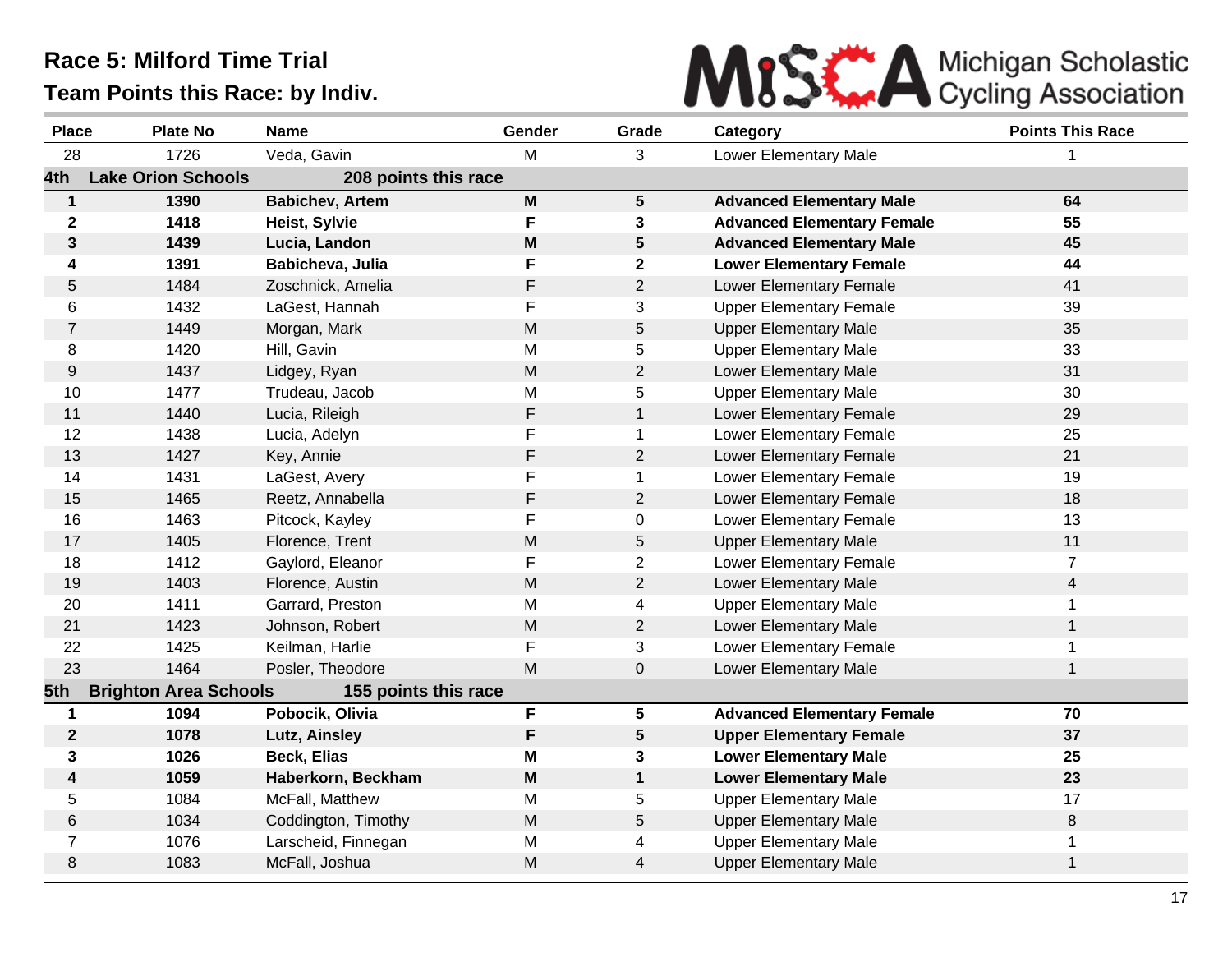

| <b>Place</b>   | <b>Plate No</b>          | <b>Name</b>          | Gender | Grade           | Category                        | <b>Points This Race</b> |
|----------------|--------------------------|----------------------|--------|-----------------|---------------------------------|-------------------------|
| 6th            | <b>Orange Krush</b>      | 152 points this race |        |                 |                                 |                         |
|                | 1619                     | Yessian, Grant       | M      | 5               | <b>Advanced Elementary Male</b> | 53                      |
| $\mathbf 2$    | 1601                     | Keyes, James         | M      | 4               | <b>Advanced Elementary Male</b> | 51                      |
| 3              | 1604                     | <b>Manchel, Lucy</b> | F      | 4               | <b>Upper Elementary Female</b>  | 25                      |
| 4              | 1617                     | <b>Weaver, Molly</b> | F      | 4               | <b>Upper Elementary Female</b>  | 23                      |
| 5              | 1599                     | Huffman, Liam        | M      | 4               | <b>Upper Elementary Male</b>    | 21                      |
| 6              | 1586                     | Baines, Thomas       | M      | $\overline{2}$  | Lower Elementary Male           | 14                      |
| $\overline{7}$ | 1611                     | Stapula, Cole        | M      | 4               | <b>Upper Elementary Male</b>    | 13                      |
| 8              | 1590                     | Brizendine, Jonas    | M      | $\mathbf 5$     | <b>Upper Elementary Male</b>    | 12                      |
| 9              | 5008                     | Masserant, Giovanni  | M      | $\overline{2}$  | Lower Elementary Male           | 8                       |
| 10             | 1610                     | Smith, Hoyt          | M      | $\overline{2}$  | Lower Elementary Male           | $\mathbf{1}$            |
| 7th            | <b>Wheels In Motion</b>  | 99 points this race  |        |                 |                                 |                         |
| $\mathbf 1$    | 1969                     | Kennedy, Ronan       | M      | 2 <sup>1</sup>  | <b>Lower Elementary Male</b>    | 29                      |
| $\mathbf{2}$   | 1970                     | Kline, Dallin        | M      | $5\phantom{.0}$ | <b>Upper Elementary Male</b>    | 28                      |
| 3              | 1949                     | Goeglein, Graham     | M      | 3               | <b>Upper Elementary Male</b>    | 27                      |
| 4              | 1989                     | Nazario, Gabriel     | M      | 5               | <b>Upper Elementary Male</b>    | 24                      |
| 5              | 1994                     | Rogers, Claire       | F      | $\mathbf{2}$    | <b>Lower Elementary Female</b>  | 15                      |
| 6              | 1804                     | Brauner, Olivia      | F      | 3               | Lower Elementary Female         | 12                      |
| $\overline{7}$ | 1996                     | Saintin, Marcel      | M      | 5               | <b>Upper Elementary Male</b>    | 10                      |
| 8              | 1958                     | Hoag, Emmersyn       | F      | $\mathbf{1}$    | Lower Elementary Female         | 9                       |
| 9              | 1978                     | Langford, Reese      | F      |                 | Lower Elementary Female         | 8                       |
| 10             | 1943                     | Burton, Brayden      | M      | 5               | <b>Advanced Elementary Male</b> | $\mathbf{1}$            |
| 11             | 1945                     | Coryell, Liam        | M      | 0               | Lower Elementary Male           | 1                       |
| 12             | 1946                     | East, Ethan          | M      | 5               | <b>Upper Elementary Male</b>    | $\mathbf{1}$            |
| 13             | 1952                     | Hale, Molly          | F      | $\overline{2}$  | Lower Elementary Female         | 1                       |
| 14             | 1953                     | Hale, Owen           | M      | 4               | <b>Upper Elementary Male</b>    | $\mathbf{1}$            |
| 15             | 1959                     | Hoag, Greyson        | M      | 4               | <b>Upper Elementary Male</b>    | 1                       |
| 16             | 1968                     | Kennedy, Makai       | M      | $\mathbf{1}$    | Lower Elementary Male           | $\mathbf 1$             |
| 17             | 1971                     | Kline, William       | M      | 4               | <b>Upper Elementary Male</b>    | 1                       |
| 18             | 1979                     | Langford, Silas      | M      | $\overline{2}$  | Lower Elementary Male           | $\mathbf{1}$            |
| 19             | 1992                     | Provost, Asher       | M      |                 | Lower Elementary Male           | $\mathbf{1}$            |
|                | <b>Brandon Youth MTB</b> |                      |        |                 |                                 |                         |
| $\mathbf{1}$   | 1009                     | Janette, Elliette    | F      | 4               | <b>Upper Elementary Female</b>  | 31                      |
| $\overline{2}$ | 1011                     | Lasco, Maxx          | M      | 5               | <b>Upper Elementary Male</b>    | 15                      |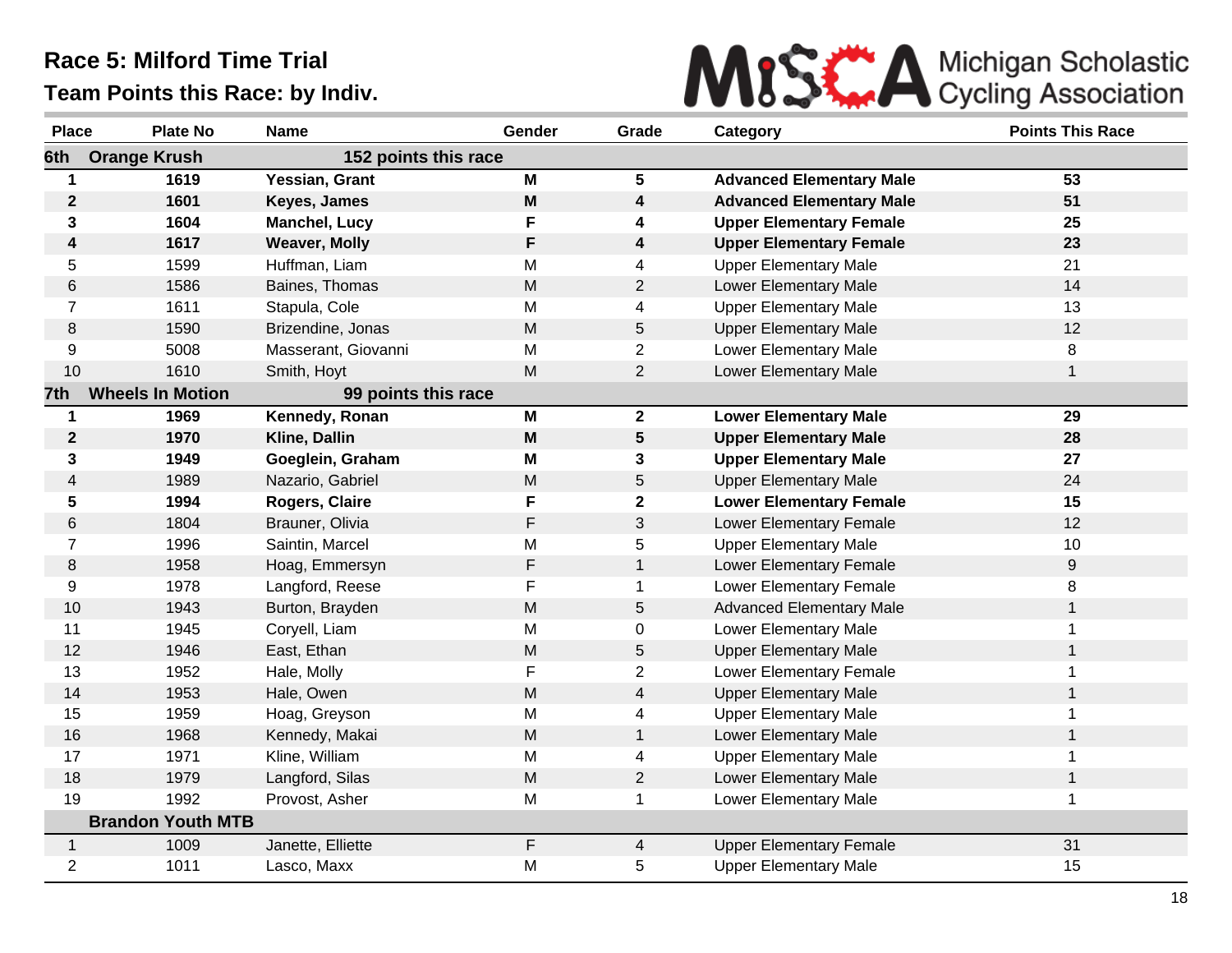

| <b>Place</b> | <b>Plate No</b>                | <b>Name</b>             | Gender | Grade          | Category                          | <b>Points This Race</b> |
|--------------|--------------------------------|-------------------------|--------|----------------|-----------------------------------|-------------------------|
| 3            | 5068                           | Roth, Eric              | M      | 3              | Lower Elementary Male             | 1                       |
|              | <b>Heritage Jackrabbits</b>    |                         |        |                |                                   |                         |
| 1            | 5028                           | Shidler, Chase          | M      | 5              | <b>Upper Elementary Male</b>      | 1                       |
| 2            | 5029                           | Shidler, Ryder          | M      | 4              | <b>Upper Elementary Male</b>      | 1                       |
|              | Independent                    |                         |        |                |                                   |                         |
| $\mathbf 1$  | 5001                           | DelValle, Wyatt         | M      | 5              | <b>Advanced Elementary Male</b>   | 61                      |
| $\mathbf{2}$ | 1372                           | Schultz, Ryker          | M      | 5              | <b>Upper Elementary Male</b>      | 54                      |
| 3            | 1380                           | Trierweiler, Ocean      | F      | 5              | <b>Advanced Elementary Female</b> | 51                      |
| 4            | 1339                           | Garthoff, Sebastian     | M      | 5              | <b>Advanced Elementary Male</b>   | 43                      |
| 5            | 5004                           | Mackmiller, Mekenzie    | F      | 5              | <b>Upper Elementary Female</b>    | 24                      |
| 6            | 1337                           | Galvez, Victoria        | F      | $\mathbf 0$    | Lower Elementary Female           | 17                      |
| 7            | 1351                           | Kluesner, Caleb         | M      | 5              | <b>Upper Elementary Male</b>      | $\overline{7}$          |
| 8            | 5009                           | Hohmann-Gold, Chance    | M      | $\overline{c}$ | Lower Elementary Male             | $\overline{7}$          |
| 9            | 5042                           | Sauter, Banks           | M      | 4              | <b>Upper Elementary Male</b>      | 6                       |
| 10           | 1364                           | Norgaard, Jackson       | M      | 3              | <b>Upper Elementary Male</b>      | 3                       |
| 11           | 1346                           | Horn, Oliver            | M      | $\overline{2}$ | <b>Lower Elementary Male</b>      | $\overline{2}$          |
| 12           | 1338                           | Garthoff, Alasdair      | M      | 0              | Lower Elementary Male             | $\mathbf{1}$            |
| 13           | 1341                           | Goebelbecker, Henry     | M      |                | Lower Elementary Male             |                         |
| 14           | 1361                           | Myers, Bryce            | M      | 5              | <b>Upper Elementary Male</b>      | $\mathbf{1}$            |
| 15           | 1362                           | Myers, Hudson           | M      | $\overline{2}$ | Lower Elementary Male             |                         |
| 16           | 1363                           | Norgaard, Cole          | M      | $\mathbf{1}$   | Lower Elementary Male             | $\mathbf 1$             |
| 17           | 5014                           | Jansenvangalen, Jackson | M      | $\overline{c}$ | Lower Elementary Male             |                         |
| 18           | 5015                           | Jansenvangalen, Edison  | M      | $\mathbf{1}$   | Lower Elementary Male             | 1                       |
| 19           | 5039                           | Kluesner, Garrett       | M      | 1              | Lower Elementary Male             | 1                       |
| 20           | 5067                           | Lincoln, William        | M      | 3              | Lower Elementary Male             | 1                       |
|              | <b>Midland MTB Crew</b>        |                         |        |                |                                   |                         |
| -1           | 1493                           | Brey, Jackson           | M      | 3              | Lower Elementary Male             | 38                      |
| 2            | 1502                           | Flanery, Sullivan       | M      | $\overline{2}$ | Lower Elementary Male             | $\mathbf{1}$            |
|              | <b>NE Indiana Trailblazers</b> |                         |        |                |                                   |                         |
| -1           | 1555                           | Cordes, Myles           | M      | 4              | <b>Advanced Elementary Male</b>   | 49                      |
| 2            | 1562                           | Potsander, Analise      | F      | 5              | <b>Upper Elementary Female</b>    | 43                      |
| 3            | 1564                           | Potsander, Solomon      | M      | 5              | <b>Upper Elementary Male</b>      | 26                      |